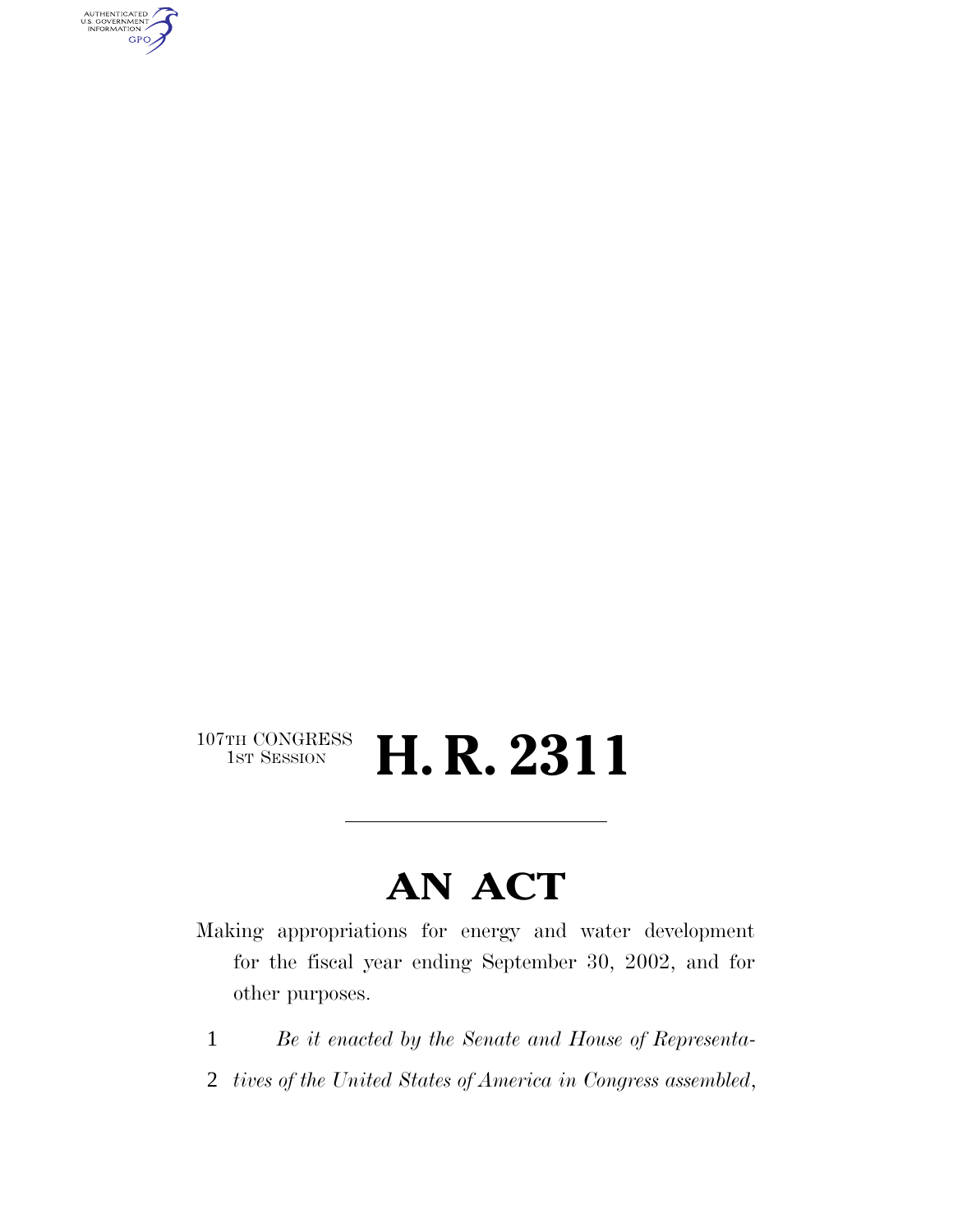That the following sums are appropriated, out of any money in the Treasury not otherwise appropriated, for the fiscal year ending September 30, 2002, and for other pur-poses, namely:

|    | TITLE I                     |
|----|-----------------------------|
| -6 | DEPARTMENT OF DEFENSE-CIVIL |
|    | DEPARTMENT OF THE ARMY      |
|    | CORPS OF ENGINEERS—CIVIL    |

 The following appropriations shall be expended under the direction of the Secretary of the Army and the super- vision of the Chief of Engineers for authorized civil func- tions of the Department of the Army pertaining to rivers and harbors, flood control, beach erosion, and related pur-poses.

GENERAL INVESTIGATIONS

 For expenses necessary for the collection and study of basic information pertaining to river and harbor, flood control, shore protection, and related projects, restudy of authorized projects, miscellaneous investigations, and, when authorized by laws, surveys and detailed studies and plans and specifications of projects prior to construction, \$163,260,000, to remain available until expended: *Pro- vided*, That the Secretary of the Army, acting through the Chief of Engineers, is directed to use \$1,000,000 of the funds appropriated herein to continue preconstruction en-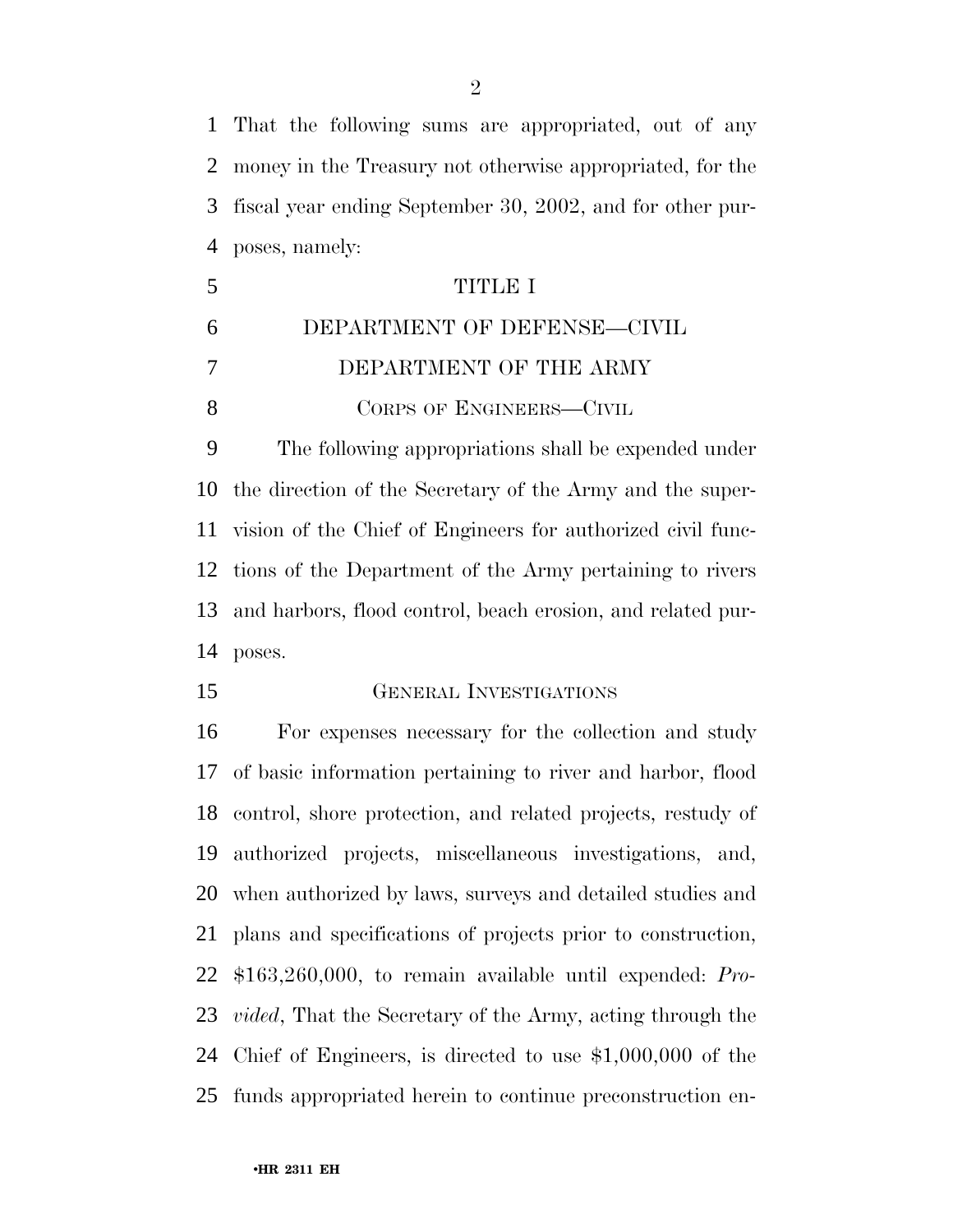gineering and design of the Murrieta Creek, California, flood protection and environmental enhancement project and is further directed to proceed with the project in ac- cordance with cost sharing established for the Murrieta Creek project in Public Law 106–377: *Provided further*, That the Secretary of the Army, acting through the Chief of Engineers, is directed to use the feasibility report pre- pared under the authority of section 205 of the Flood Con- trol Act of 1948, as amended, as the basis for the Rock Creek-Keefer Slough Flood Control Project, Butte Coun- ty, California, and is further directed to use \$200,000 of the funds appropriated herein for preconstruction engi- neering and design of the project: *Provided further*, That in conducting the Southwest Valley Flood Damage Reduc- tion Study, Albuquerque, New Mexico, the Secretary of the Army, acting through the Chief Engineers, shall in- clude an evaluation of flood damage reduction measures that would otherwise be excluded from the feasibility anal- ysis based on policies regarding the frequency of flooding, the drainage areas, and the amount of runoff.

21 CONSTRUCTION, GENERAL

 For the prosecution of river and harbor, flood control, shore protection, and related projects authorized by laws; and detailed studies, and plans and specifications, of projects (including those for development with participa-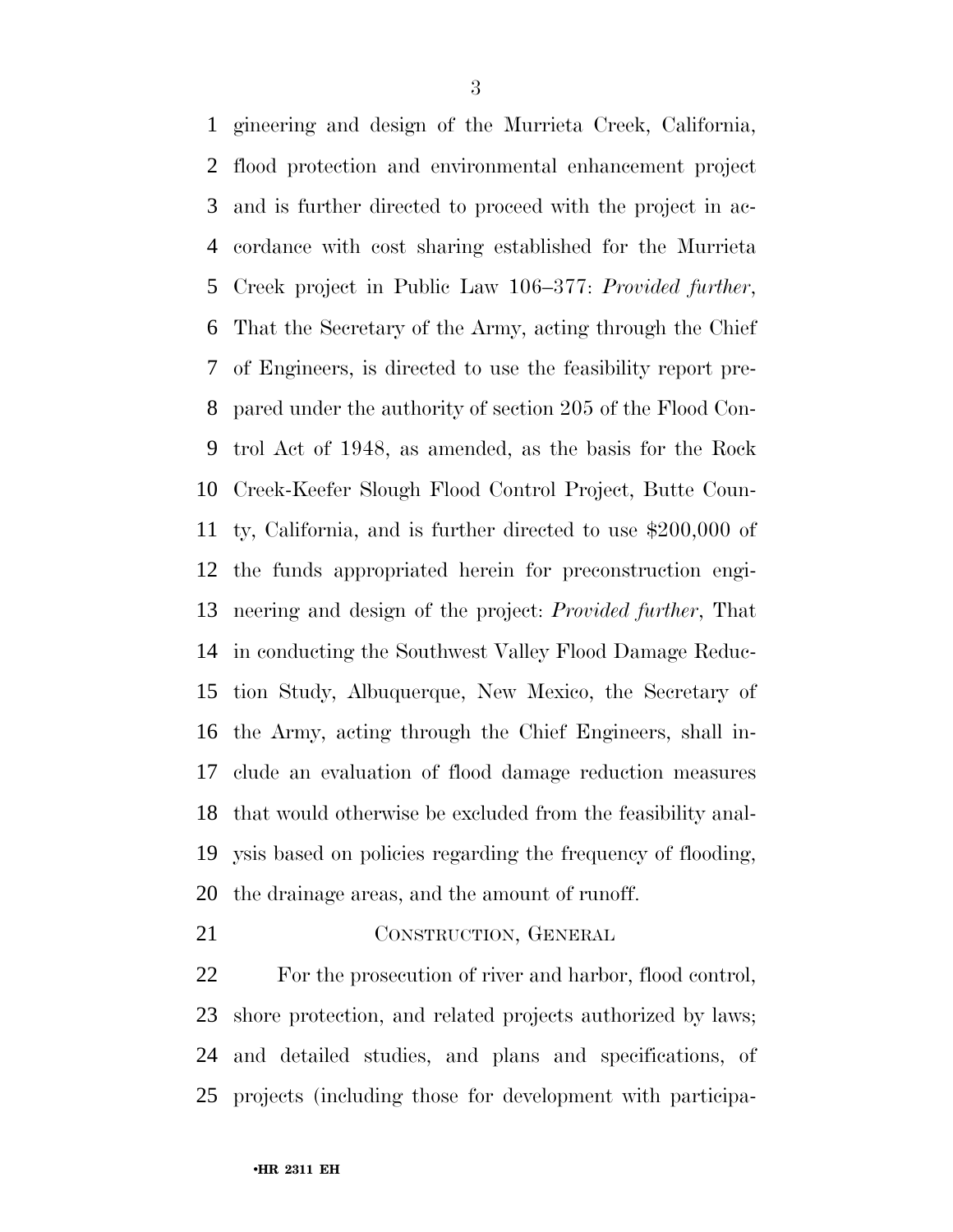tion or under consideration for participation by States, local governments, or private groups) authorized or made eligible for selection by law (but such studies shall not con- stitute a commitment of the Government to construction), \$1,671,854,000, to remain available until expended, of which such sums as are necessary for the Federal share of construction costs for facilities under the Dredged Ma- terial Disposal Facilities program shall be derived from the Harbor Maintenance Trust Fund, as authorized by Public Law 104–303; and of which such sums as are nec- essary pursuant to Public Law 99–662 shall be derived from the Inland Waterways Trust Fund, for one-half of the costs of construction and rehabilitation of inland wa- terways projects, including rehabilitation costs for the Lock and Dam 12, Mississippi River, Iowa; Lock and Dam 24, Mississippi River, Illinois and Missouri; Lock and Dam 3, Mississippi River, Minnesota; and London Locks and Dam, Kanawha River, West Virginia, projects; and of which funds are provided for the following projects in the amounts specified:

- San Timoteo Creek (Santa Ana River Mainstem), California, \$10,000,000;
- Indianapolis Central Waterfront, Indiana, \$9,000,000;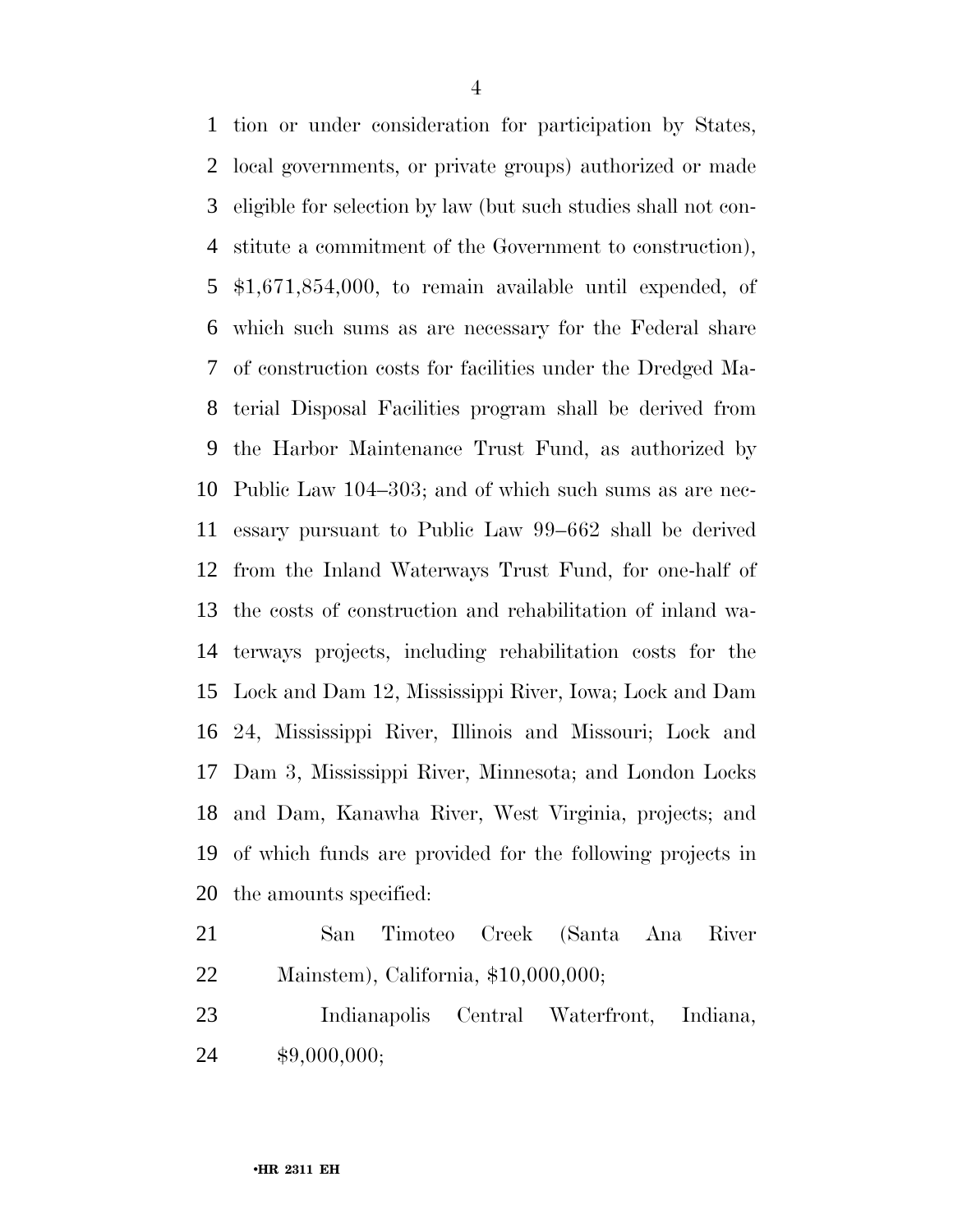Southern and Eastern Kentucky, Kentucky, \$4,000,000; and

 Clover Fork, City of Cumberland, Town of Mar- tin, Pike County (including Levisa Fork and Tug Fork Tributaries), Bell County, Floyd County, Mar- tin County, and Harlan County, Kentucky, elements of the Levisa and Tug Forks of the Big Sandy River and Upper Cumberland River, Kentucky, \$15,450,000: *Provided*, That \$15,000,000 of the funds appropriated herein shall be deposited in the San Gabriel Basin Restoration Fund established by section 110 of division B, title I of Public Law 106– 554, of which \$1,000,000 shall be for remediation in the Central Basin Municipal Water District: *Pro- vided further*, That using \$1,000,000 of the funds appropriated herein, the Secretary of the Army, act- ing through the Chief of Engineers, is directed to modify the Carr Creek Lake, Kentucky, project at full Federal expense to provide additional water sup- ply storage for the Upper Kentucky River Basin: *Provided further*, That with \$1,200,000 of the funds appropriated herein, the Secretary of the Army, act- ing through the Chief of Engineers, is directed to undertake design deficiency repairs to the Bois Brule Drainage and Levee District, Missouri, project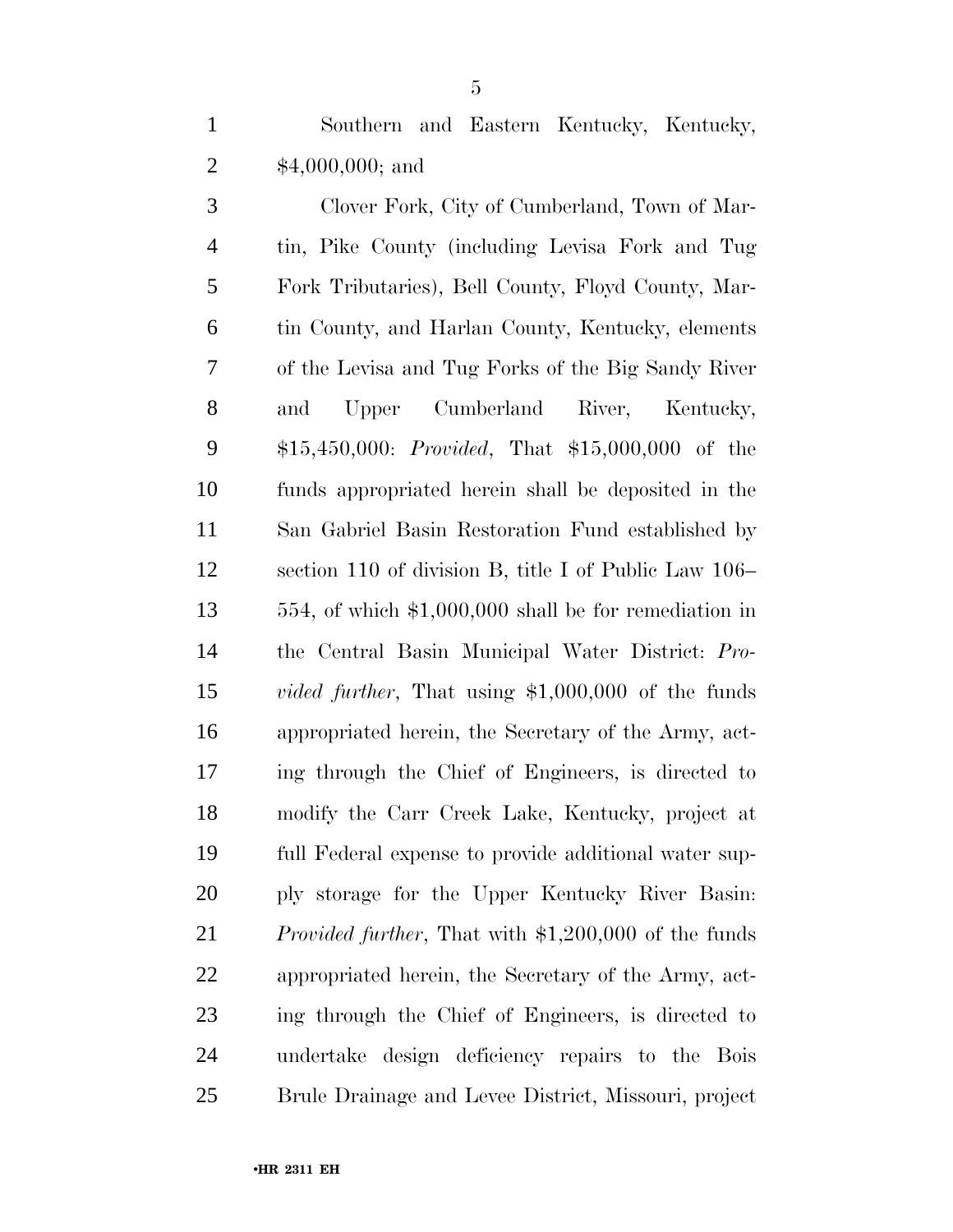| $\mathbf{1}$   | authorized and constructed under the authority of                                     |
|----------------|---------------------------------------------------------------------------------------|
| $\overline{2}$ | the Flood Control Act of 1936 with cost sharing                                       |
| 3              | consistent with the original project authorization:                                   |
| $\overline{4}$ | <i>Provided further</i> , That in accordance with section                             |
| 5              | 332 of the Water Resources Development Act of                                         |
| 6              | 1999, the Secretary of the Army is directed to in-                                    |
| 7              | crease the authorized level of protection of the Bois                                 |
| 8              | Brule Drainage and Levee District, Missouri, project                                  |
| 9              | from 50 years to 100 years using $$700,000$ of the                                    |
| 10             | funds appropriated herein, and the project costs allo-                                |
| 11             | cated to the incremental increase in the level of pro-                                |
| 12             | tection shall be cost shared consistent with section                                  |
| 13             | $103(a)$ of the Water Resources Development Act of                                    |
| 14             | 1986, notwithstanding section $202(a)$ of the Water                                   |
| 15             | Resources Development Act of 1996.                                                    |
| 16             | FLOOD CONTROL, MISSISSIPPI RIVER AND<br>TRIBU-                                        |
| 17             | TARIES, ARKANSAS, ILLINOIS, KENTUCKY, LOU-                                            |
| 18             | ISIANA, MISSISSIPPI, MISSOURI, AND TENNESSEE                                          |
| 19             | For expenses necessary for prosecuting work of flood                                  |
| 20             | control, rescue work, repair, restoration, or maintenance                             |
| 21             | of flood control projects threatened or destroyed by flood,                           |
| 22             | authorized by law $(33 \text{ U.S.C. } 702a \text{ and } 702g-1)$ ,<br>a <sub>S</sub> |

\$347,665,000, to remain available until expended.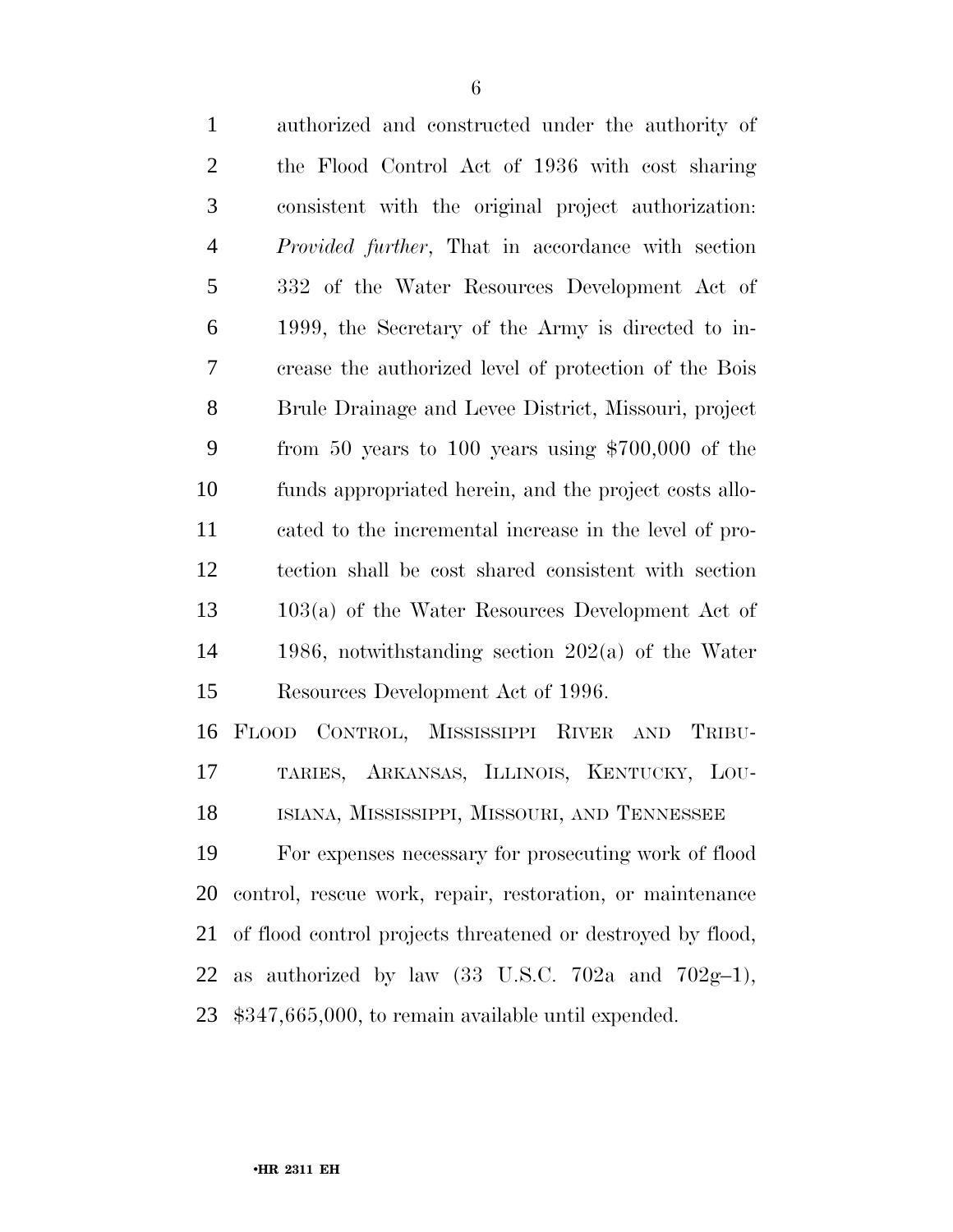#### OPERATION AND MAINTENANCE, GENERAL

 For expenses necessary for the preservation, oper- ation, maintenance, and care of existing river and harbor, flood control, and related works, including such sums as may be necessary for the maintenance of harbor channels provided by a State, municipality or other public agency, outside of harbor lines, and serving essential needs of gen- eral commerce and navigation; surveys and charting of northern and northwestern lakes and connecting waters; clearing and straightening channels; and removal of ob- structions to navigation, \$1,864,464,000, to remain avail- able until expended, of which such sums as become avail- able in the Harbor Maintenance Trust Fund, pursuant to Public Law 99–662, may be derived from that Fund, and of which such sums as become available from the special account established by the Land and Water Conservation Act of 1965, as amended (16 U.S.C. 460l), may be derived from that account for construction, operation, and mainte- nance of outdoor recreation facilities: *Provided*, That with \$1,500,000 of the funds appropriated herein, the Sec- retary of the Army, acting through the Chief of Engineers, is directed to perform cultural resource mitigation and recreation improvements at Waco Lake, Texas, at full Federal expense notwithstanding the provisions of the Water Supply Act of 1958: *Provided further*, That the Sec-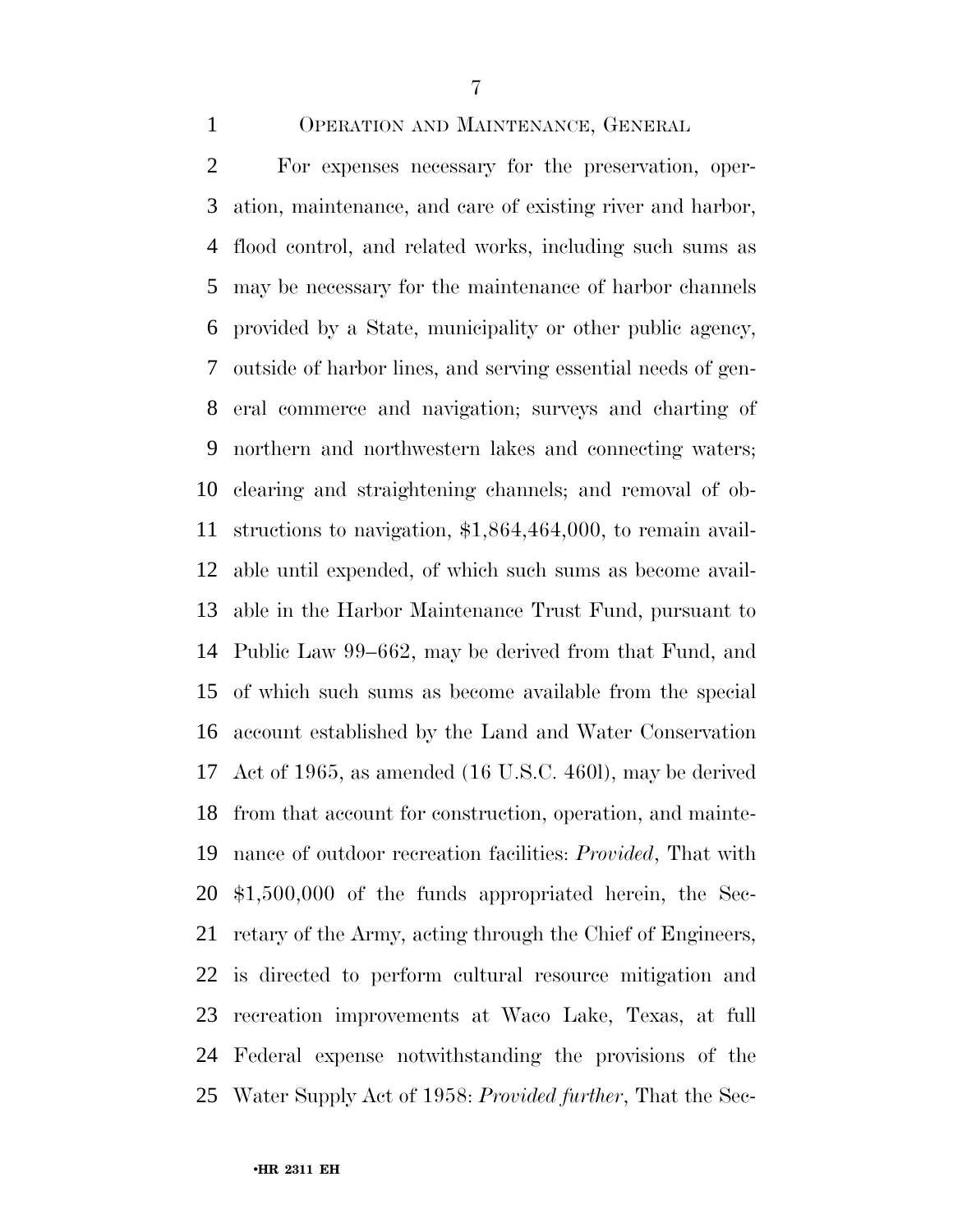retary of the Army, acting through the Chief of Engineers, is directed to use \$2,000,000 of the funds appropriated herein to grade the basin within the Hansen Dam feature of the Los Angeles County Drainage Area, California, project to enhance and maintain flood capacity and to pro- vide for future use of the basin for compatible purposes consistent with the Master Plan including recreation and environmental restoration: *Provided further*, That the Sec- retary of the Army, acting through the Chief of Engineers, is directed to use \$1,000,000 of the funds appropriated herein to fully investigate the development of an upland disposal site recycling program on the Black Warrior and Tombigbee Rivers project and the Apalachicola, Chat- tahoochee and Flint Rivers project: *Provided further*, That, for the Raritan River Basin, Green Brook Sub- Basin, New Jersey, project, the Secretary of the Army, acting through the Chief of Engineers, is directed to im- plement the locally preferred plan for the element in the western portion of Middlesex Borough, New Jersey, which includes the buyout of up to 22 homes, and flood proofing of four commercial buildings along Prospect Place and Union Avenue, and also the buyout of up to three commer- cial buildings along Raritan and Lincoln Avenues, at a total estimated cost of \$15,000,000, with an estimated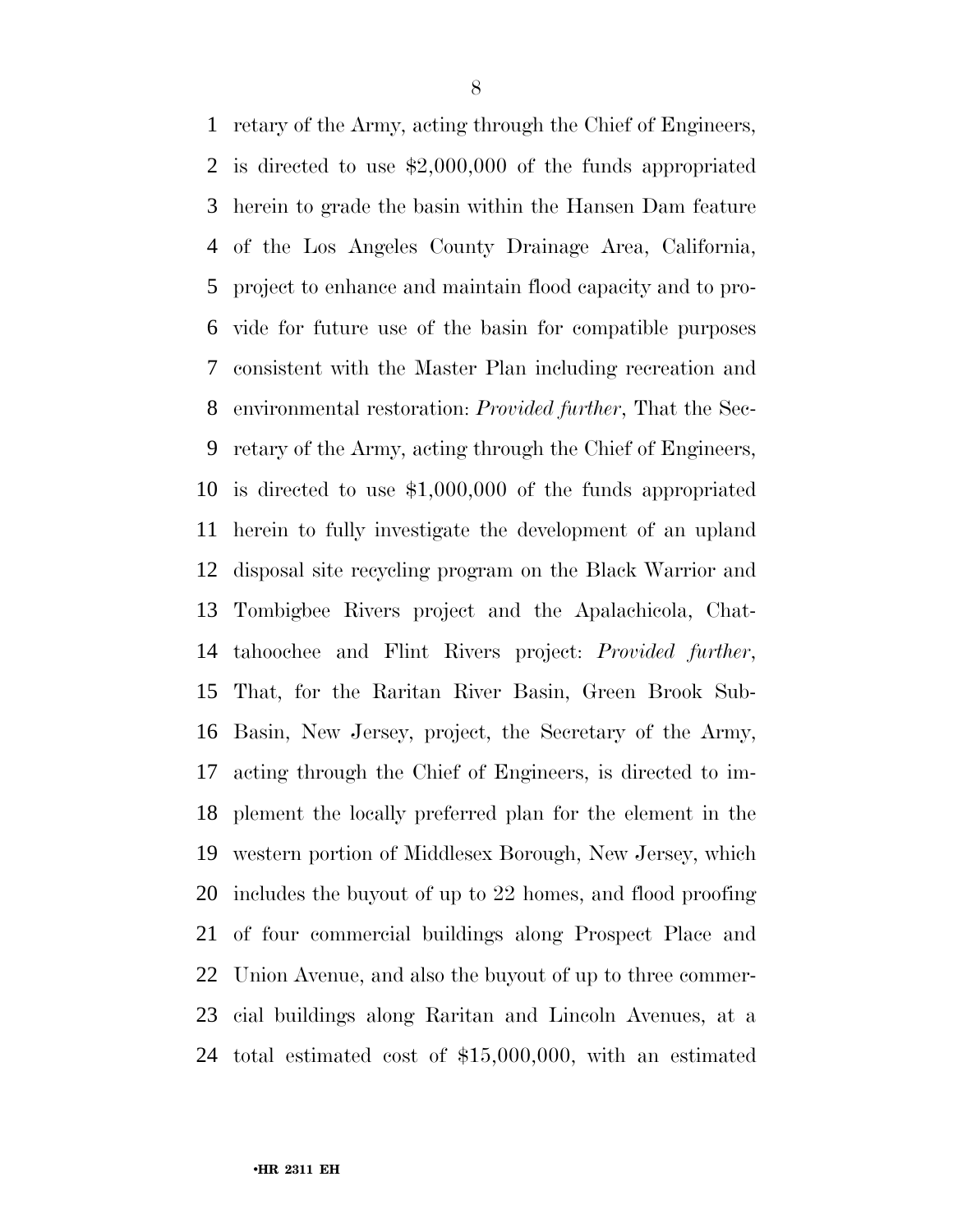Federal cost of \$11,500,000 and an estimated non-Fed-eral cost of \$3,500,000.

REGULATORY PROGRAM

 For expenses necessary for administration of laws pertaining to regulation of navigable waters and wetlands, \$128,000,000, to remain available until expended.

FORMERLY UTILIZED SITES REMEDIAL ACTION

#### PROGRAM

 For expenses necessary to clean up contamination from sites throughout the United States resulting from work performed as part of the Nation's early atomic en- ergy program, \$140,000,000, to remain available until ex-pended.

GENERAL EXPENSES

 For expenses necessary for general administration and related functions in the Office of the Chief of Engi- neers and offices of the Division Engineers; activities of the Humphreys Engineer Center Support Activity, the In- stitute for Water Resources, and headquarters support functions at the USACE Finance Center, \$153,000,000, to remain available until expended: *Provided*, That no part of any other appropriation provided in title I of this Act shall be available to fund the activities of the Office of the Chief of Engineers or the executive direction and man-agement activities of the division offices: *Provided further*,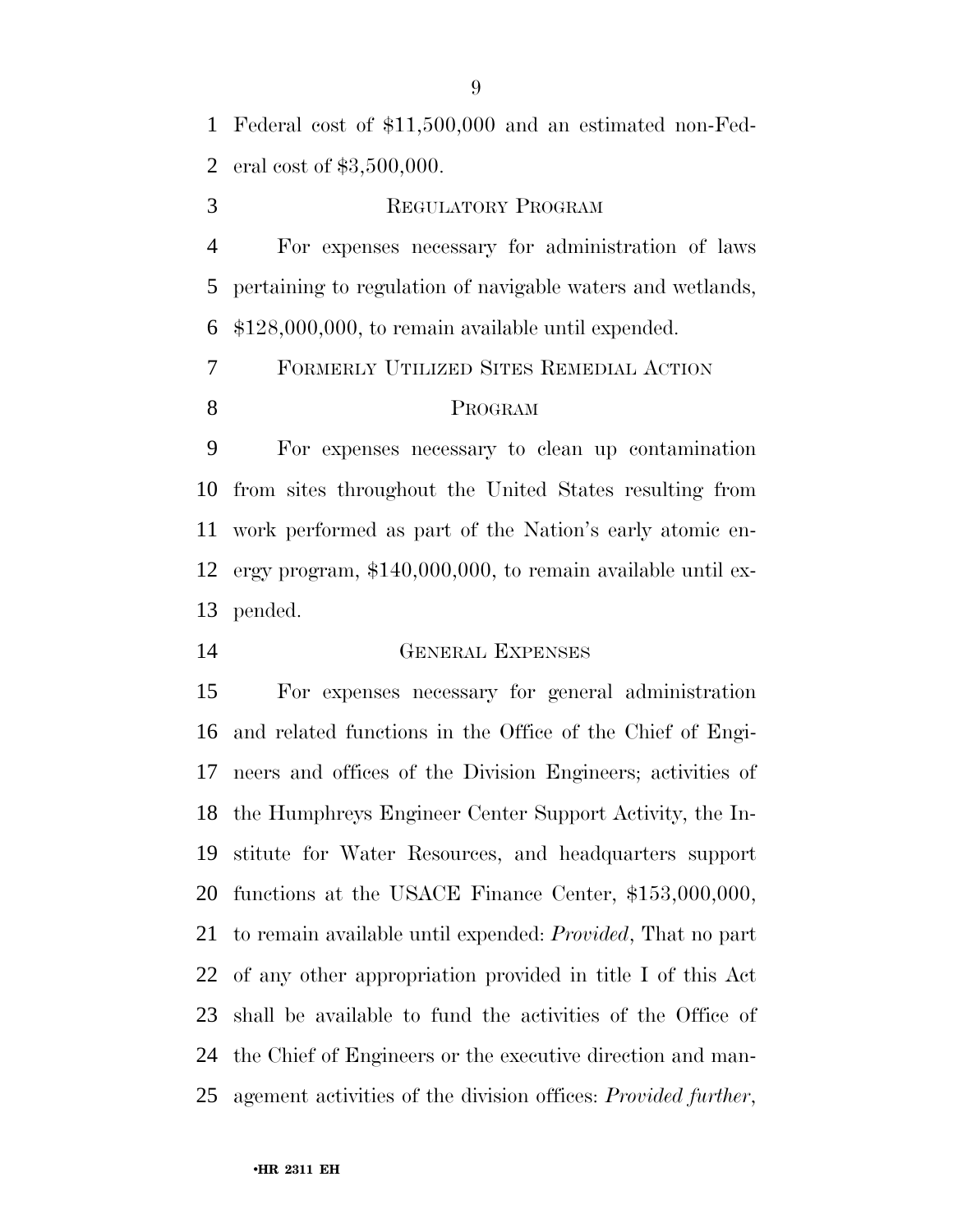That none of these funds shall be available to support an office of congressional affairs within the executive office of the Chief of Engineers.

ADMINISTRATIVE PROVISIONS

 Appropriations in this title shall be available for offi- cial reception and representation expenses (not to exceed \$5,000); and during the current fiscal year the Revolving Fund, Corps of Engineers, shall be available for purchase (not to exceed 100 for replacement only) and hire of pas-senger motor vehicles.

GENERAL PROVISIONS

12 CORPS OF ENGINEERS—CIVIL

 SEC. 101. Section 110(3)(B)(ii) of division B, title I of Public Law 106–554 is amended by inserting the fol- lowing before the period: '': *Provided*, That the Secretary shall credit the San Gabriel Water Quality Authority with the value of all prior expenditures by the non-Federal in-terests that are compatible with the purposes of this Act''.

 SEC. 102. Except for the historic scheduled mainte- nance dredging in the Delaware River, none of the funds appropriated in this Act shall be used to operate the dredge MCFARLAND other than in active ready reserve for urgent dredging, emergencies and in support of na-tional defense.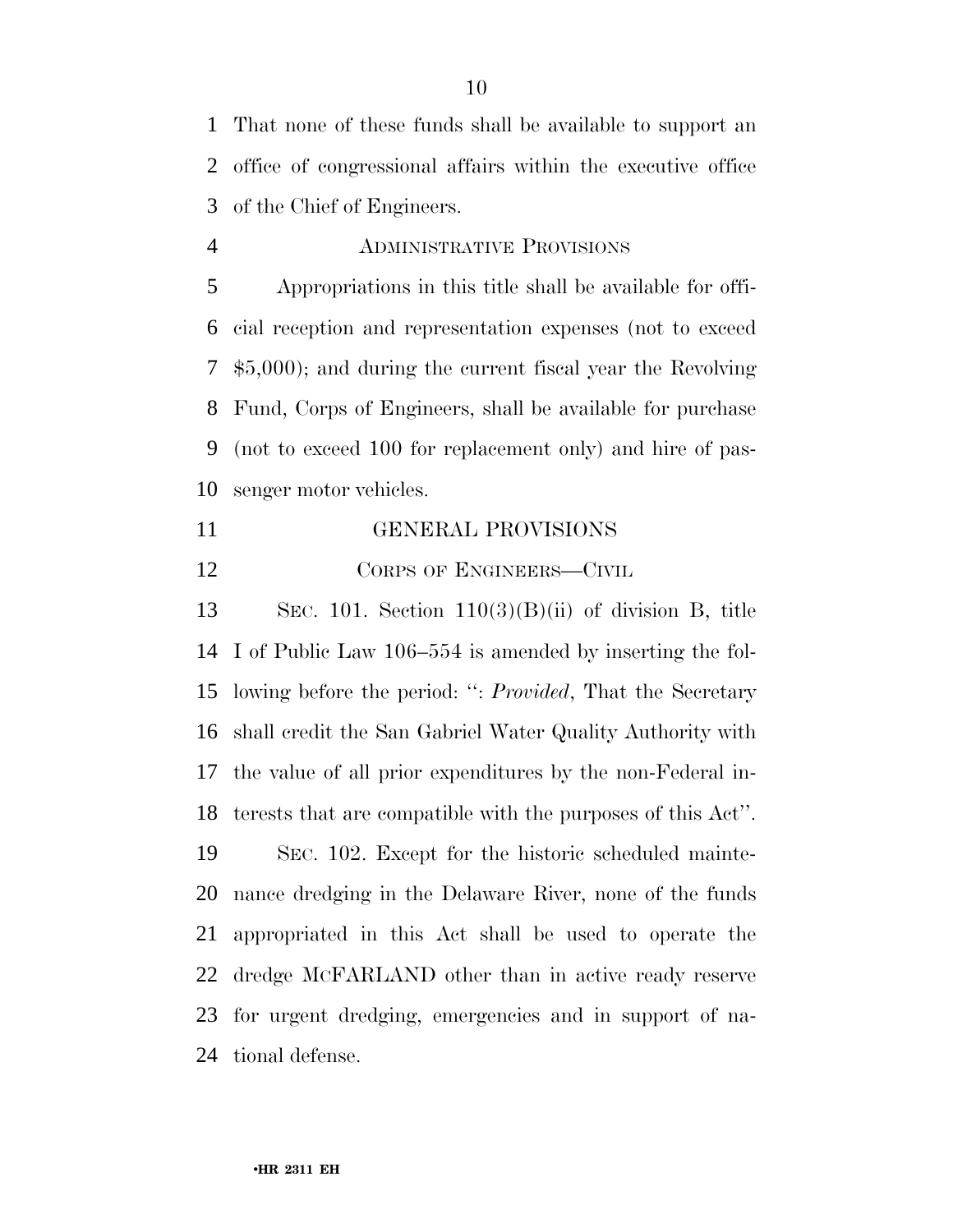SEC. 103. (a) CONVEYANCE AUTHORIZED.—The Sec- retary of the Army shall convey to the Blue Township Fire District, Blue Township, Kansas, by quitclaim deed and without consideration, all right, title, and interest of the United States in and to a parcel of land consisting of ap- proximately 4.35 acres located in Pottawatomie County, Tuttle Creek Lake, Kansas.

 (b) DESCRIPTION OF PROPERTY.—The exact acreage and legal description of the real property to be conveyed under subsection (a) shall be determined by a survey satis-factory to the Secretary.

 (c) REVERSION.—If the Secretary determines that the property conveyed under subsection (a) ceases to be held in public ownership or to be used as a site for a fire station, all right, title, and interest in and to the property shall revert to the United States, at the option of the United States.

 SEC. 104. For those shore protection projects funded in this Act which have Project Cooperation Agreements in place, the Secretary of the Army is directed to proceed with those projects in accordance with the cost sharing specified in the Project Cooperation Agreement.

 SEC. 105. None of the funds made available in this Act may be used to revise the Missouri River Master Water Control Manual when it is made known to the Fed-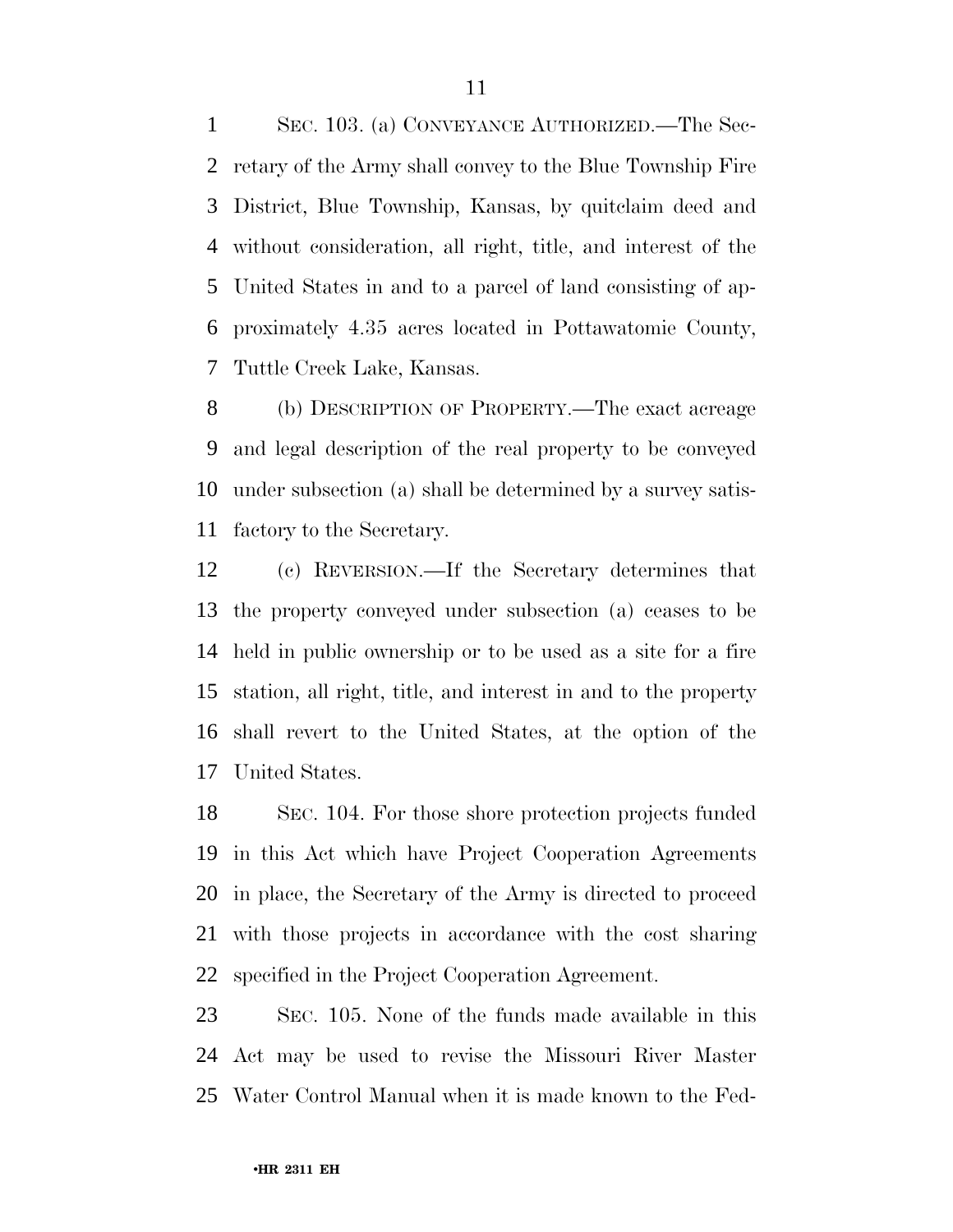eral entity or official to which the funds are made available that such revision provides for an increase in the spring- time water release program during the spring heavy rain- fall and snow melt period in States that have rivers drain- ing into the Missouri River below the Gavins Point Dam. TITLE II DEPARTMENT OF THE INTERIOR 8 CENTRAL UTAH PROJECT CENTRAL UTAH PROJECT COMPLETION ACCOUNT For carrying out activities authorized by the Central Utah Project Completion Act, \$34,918,000, to remain available until expended, of which \$10,749,000 shall be deposited into the Utah Reclamation Mitigation and Con- servation Account for use by the Utah Reclamation Miti- gation and Conservation Commission. In addition, for necessary expenses incurred in car- rying out related responsibilities of the Secretary of the Interior, \$1,310,000, to remain available until expended. BUREAU OF RECLAMATION The following appropriations shall be expended to execute authorized functions of the Bureau of Reclama- tion: WATER AND RELATED RESOURCES (INCLUDING TRANSFER OF FUNDS) For management, development, and restoration of water and related natural resources and for related activi-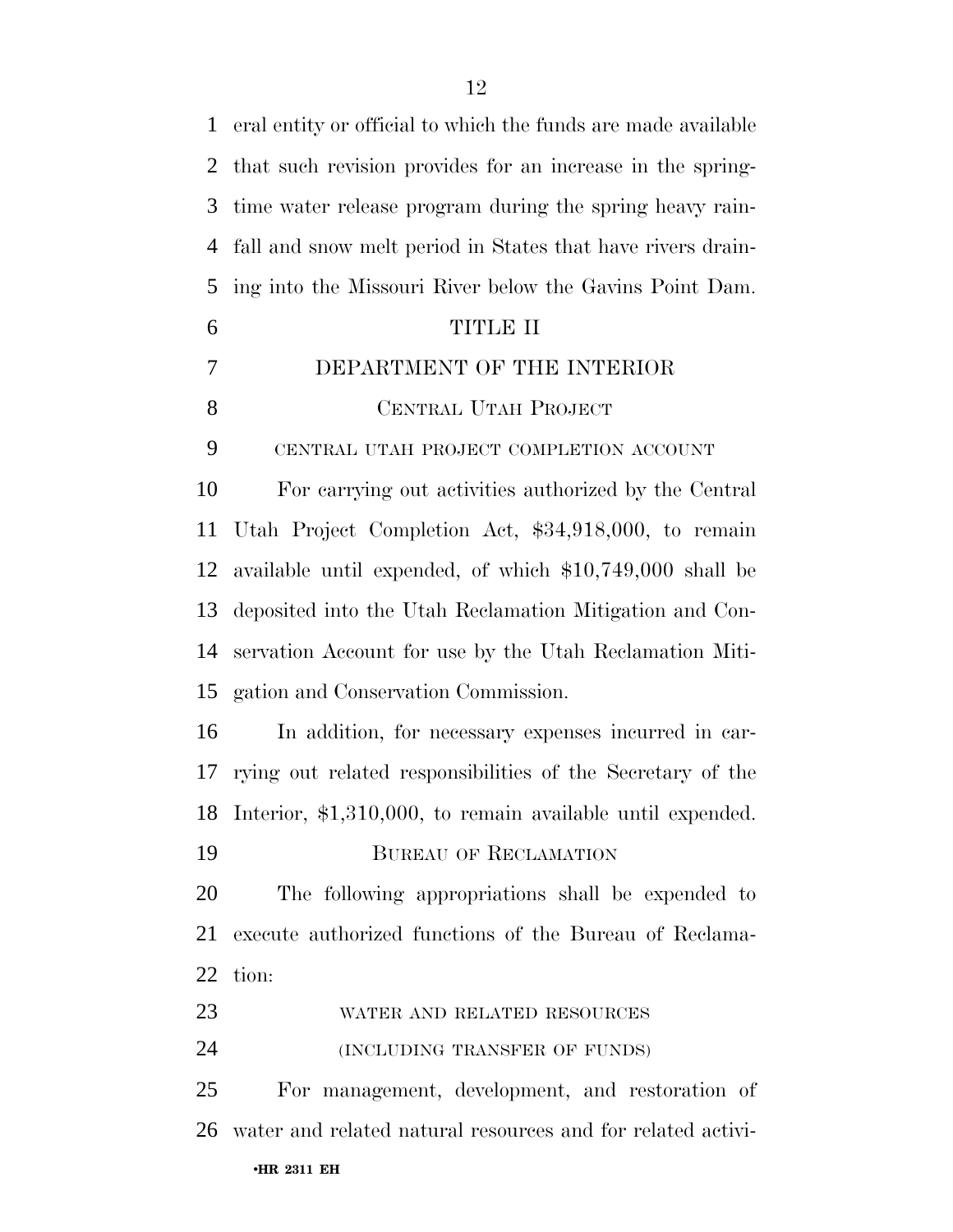ties, including the operation, maintenance and rehabilita- tion of reclamation and other facilities, participation in fulfilling related Federal responsibilities to Native Ameri- cans, and related grants to, and cooperative and other agreements with, State and local governments, Indian tribes, and others, \$691,160,000, to remain available until expended, of which \$14,649,000 shall be available for transfer to the Upper Colorado River Basin Fund and \$31,442,000 shall be available for transfer to the Lower Colorado River Basin Development Fund; of which such amounts as may be necessary may be advanced to the Col- orado River Dam Fund; of which \$8,000,000 shall be for on-reservation water development, feasibility studies, and related administrative costs under Public Law 106–163; and of which not more than \$500,000 is for high priority projects which shall be carried out by the Youth Conserva- tion Corps, as authorized by 16 U.S.C. 1706: *Provided*, That such transfers may be increased or decreased within the overall appropriation under this heading: *Provided fur- ther*, That of the total appropriated, the amount for pro- gram activities that can be financed by the Reclamation Fund or the Bureau of Reclamation special fee account established by 16 U.S.C. 460l–6a(i) shall be derived from that Fund or account: *Provided further*, That funds con-tributed under 43 U.S.C. 395 are available until expended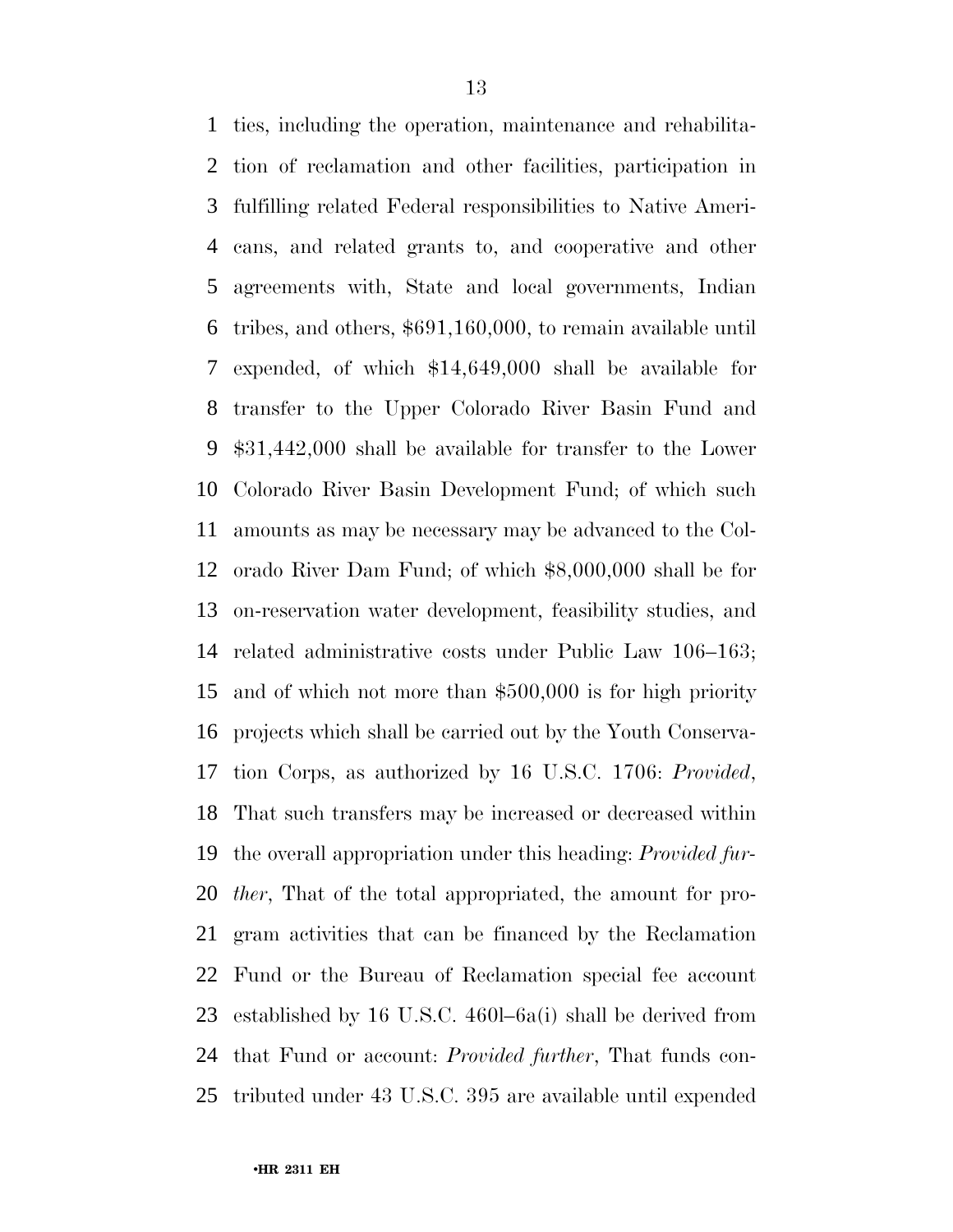for the purposes for which contributed: *Provided further*, That funds advanced under 43 U.S.C. 397a shall be cred- ited to this account and are available until expended for the same purposes as the sums appropriated under this heading: *Provided further*, That funds available for ex- penditure for the Departmental Irrigation Drainage Pro- gram may be expended by the Bureau of Reclamation for site remediation on a non-reimbursable basis: *Provided further*, That section 301 of Public Law 102–250, Rec- lamation States Emergency Drought Relief Act of 1991, as amended, is amended further by inserting ''2001, and 2002'' in lieu of ''and 2001''.

BUREAU OF RECLAMATION LOAN PROGRAM ACCOUNT

 For the cost of direct loans and/or grants, \$7,215,000, to remain available until expended, as author- ized by the Small Reclamation Projects Act of August 6, 1956, as amended (43 U.S.C. 422a–422l): *Provided*, That such costs, including the cost of modifying such loans, shall be as defined in section 502 of the Congressional Budget Act of 1974, as amended: *Provided further*, That these funds are available to subsidize gross obligations for the principal amount of direct loans not to exceed \$26,000,000.

•**HR 2311 EH** In addition, for administrative expenses necessary to carry out the program for direct loans and/or grants, \$280,000, to remain available until expended: *Provided*,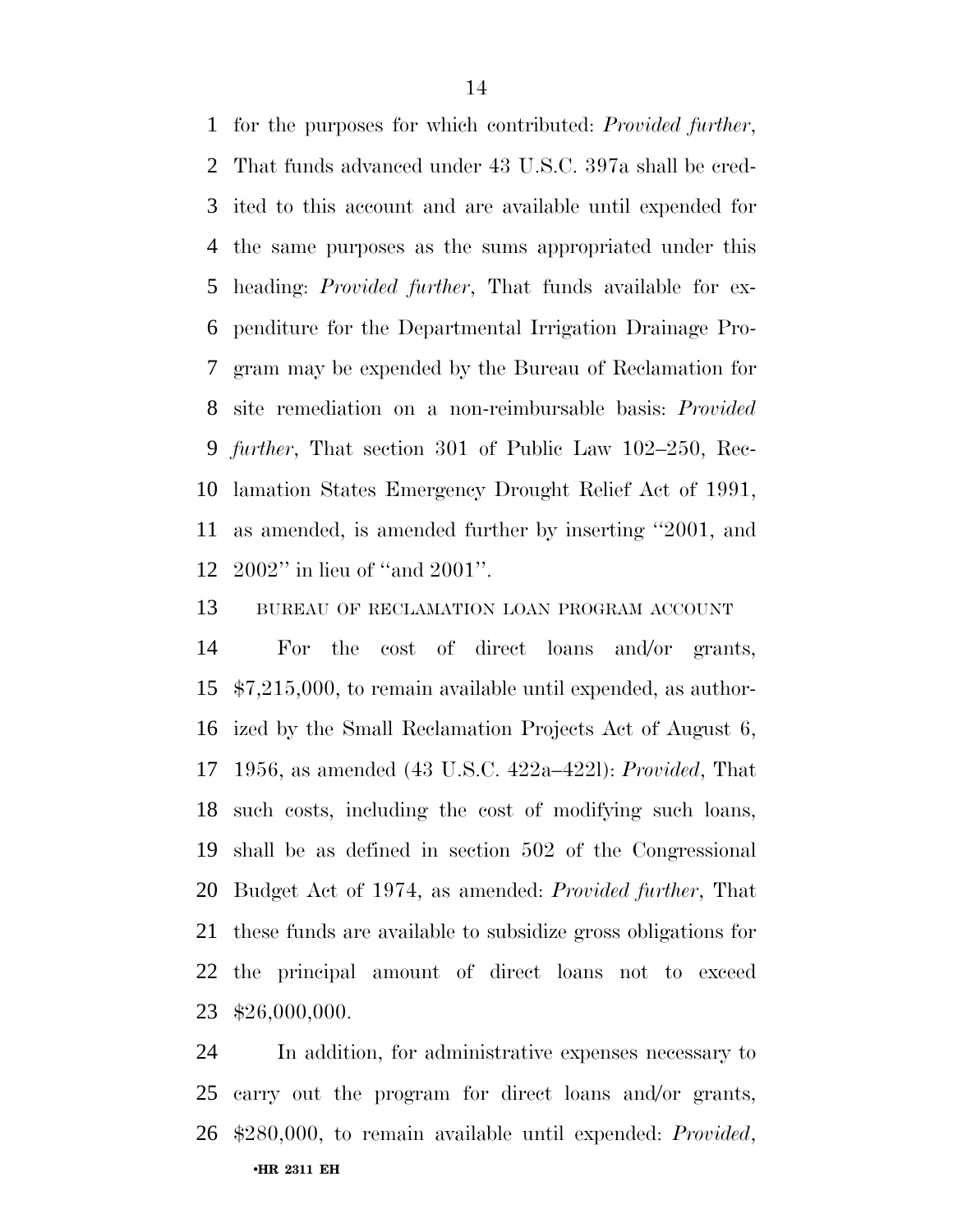That of the total sums appropriated, the amount of pro- gram activities that can be financed by the Reclamation Fund shall be derived from that Fund.

CENTRAL VALLEY PROJECT RESTORATION FUND

 For carrying out the programs, projects, plans, and habitat restoration, improvement, and acquisition provi- sions of the Central Valley Project Improvement Act, \$55,039,000, to be derived from such sums as may be col- lected in the Central Valley Project Restoration Fund pur- suant to sections 3407(d), 3404(c)(3), 3405(f ), and  $3406(c)(1)$  of Public Law 102–575, to remain available until expended: *Provided*, That the Bureau of Reclamation is directed to assess and collect the full amount of the additional mitigation and restoration payments authorized by section 3407(d) of Public Law 102–575.

POLICY AND ADMINISTRATION

 For necessary expenses of policy, administration, and related functions in the office of the Commissioner, the Denver office, and offices in the five regions of the Bureau of Reclamation, to remain available until expended, \$52,968,000, to be derived from the Reclamation Fund and be nonreimbursable as provided in 43 U.S.C. 377: *Provided*, That no part of any other appropriation in this Act shall be available for activities or functions budgeted as policy and administration expenses.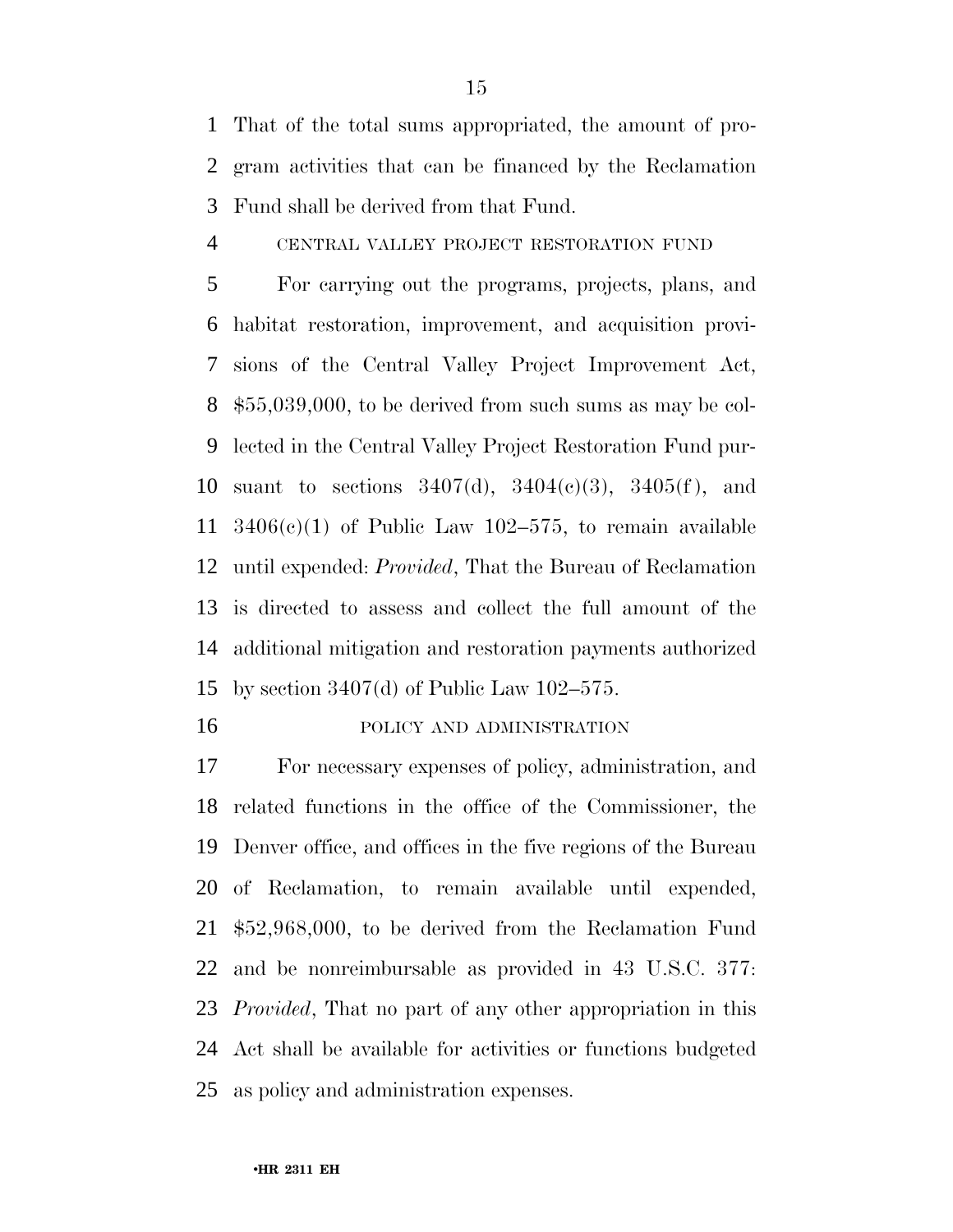Appropriations for the Bureau of Reclamation shall be available for purchase of not to exceed four passenger motor vehicles for replacement only.

GENERAL PROVISIONS

#### DEPARTMENT OF THE INTERIOR

 SEC. 201. None of the funds made available in this Act may be used by the Bureau of Reclamation (either directly or by making the funds available to an entity under a contract) for the issuance of permits for, or any other activity related to the management of, commercial rafting activities within the Auburn State Recreation Area, California, until the requirements of the National Environmental Policy Act of 1969 (42 U.S.C. 4321 et seq.) and the Federal Water Pollution Control Act (33 U.S.C. 12151 et seq.) are met with respect to such com-mercial rafting activities.

18 SEC. 202. Section  $101(a)(6)(C)$  of the Water Re- sources Development Act of 1999 (113 Stat. 274) is amended to read as follows:

21 "(C) MAKEUP OF WATER SHORTAGES CAUSED BY FLOOD CONTROL OPERATION.—The Secretary of the Interior shall enter into, or modify, such agreements with the Sacramento Area Flood Control Agency regarding the oper-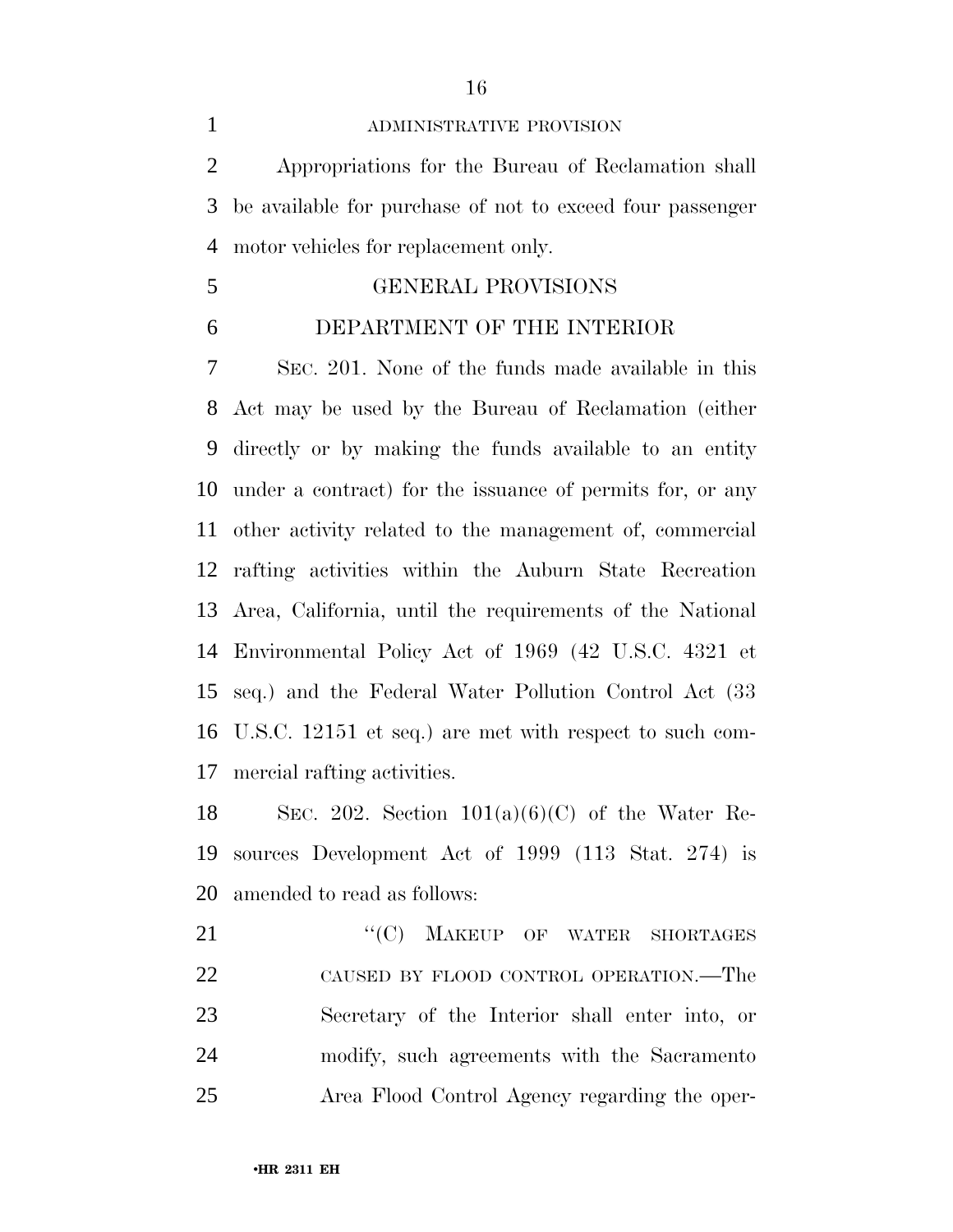| $\mathbf{1}$   | ation of Folsom Dam and Reservoir, as may be      |
|----------------|---------------------------------------------------|
| $\overline{2}$ | necessary, in order that, notwithstanding any     |
| 3              | prior agreement or provision of law, 100 per-     |
| $\overline{4}$ | cent of the water needed to make up for any       |
| 5              | water shortage caused by variable flood control   |
| 6              | operation during any year at Folsom Dam and       |
| 7              | resulting in a significant impact to the environ- |
| 8              | ment or to recreation shall be replaced, to the   |
| 9              | extent that water is available, as determined by  |
| 10             | the Secretary of the Interior, with 100 percent   |
| 11             | of the cost of such available water borne by the  |
| 12             | Sacramento Area Flood Control Agency.".           |
| 13             | TITLE III                                         |
| 14             | DEPARTMENT OF ENERGY                              |
|                |                                                   |

- ENERGY PROGRAMS
- 

#### 16 ENERGY SUPPLY

 For Department of Energy expenses including the purchase, construction and acquisition of plant and capital equipment, and other expenses necessary for energy sup- ply activities in carrying out the purposes of the Depart- ment of Energy Organization Act (42 U.S.C. 7101 et seq.), including the acquisition or condemnation of any real property or any facility or for plant or facility acquisi-tion, construction, or expansion; and the purchase of not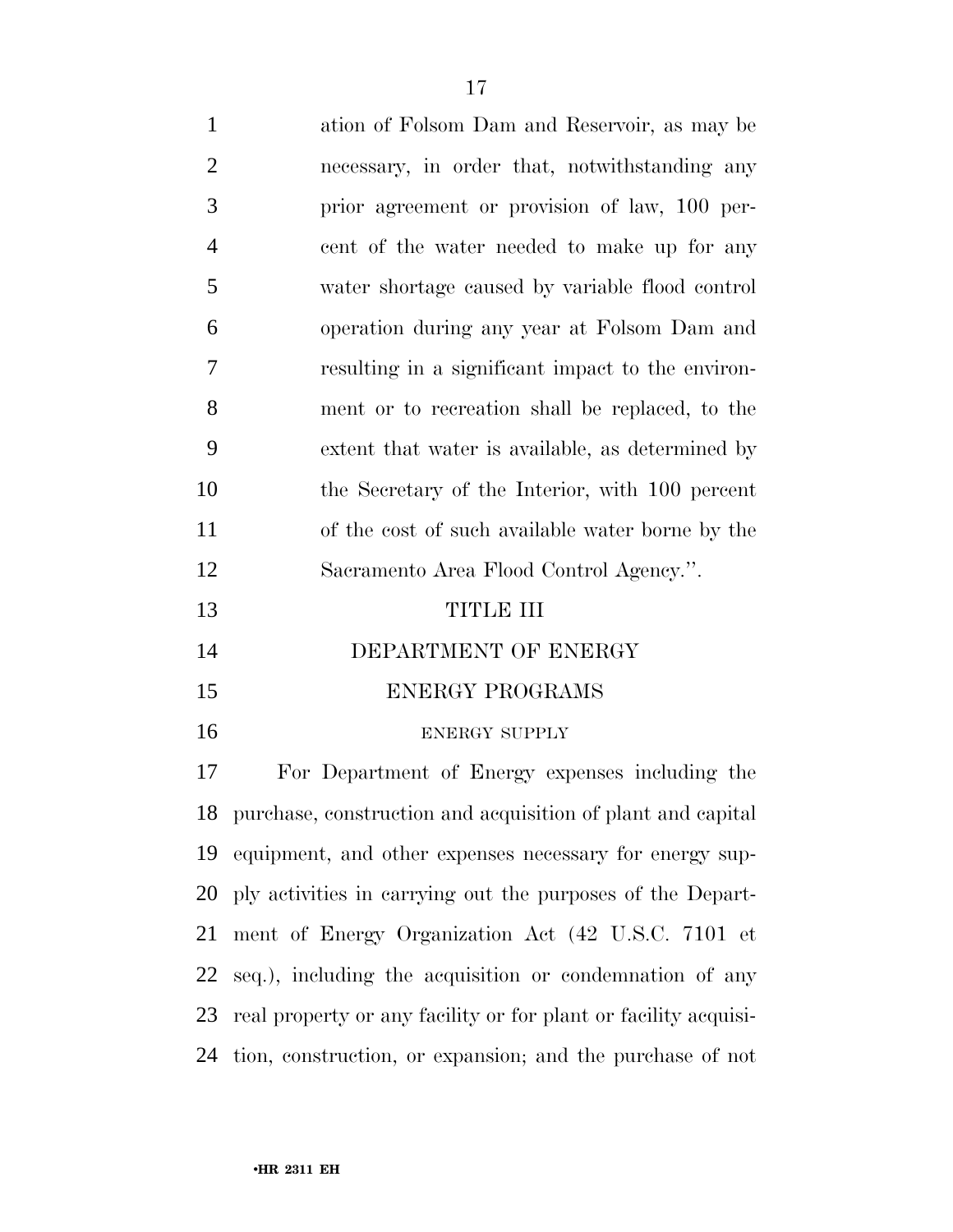to exceed 17 passenger motor vehicles for replacement only, \$639,317,000, to remain available until expended.

NON-DEFENSE ENVIRONMENTAL MANAGEMENT

 For Department of Energy expenses, including the purchase, construction and acquisition of plant and capital equipment and other expenses necessary for non-defense environmental management activities in carrying out the purposes of the Department of Energy Organization Act (42 U.S.C. 7101 et seq.), including the acquisition or con- demnation of any real property or any facility or for plant or facility acquisition, construction or expansion, \$227,872,000, to remain available until expended.

URANIUM FACILITIES MAINTENANCE AND REMEDIATION

 For necessary expenses to maintain, decontaminate, decommission, and otherwise remediate uranium proc- essing facilities, \$393,425,000, of which \$272,641,000 shall be derived from the Uranium Enrichment Decon- tamination and Decommissioning Fund, all of which shall remain available until expended.

#### SCIENCE

 For Department of Energy expenses including the purchase, construction and acquisition of plant and capital equipment, and other expenses necessary for science ac- tivities in carrying out the purposes of the Department of Energy Organization Act (42 U.S.C. 7101 et seq.), in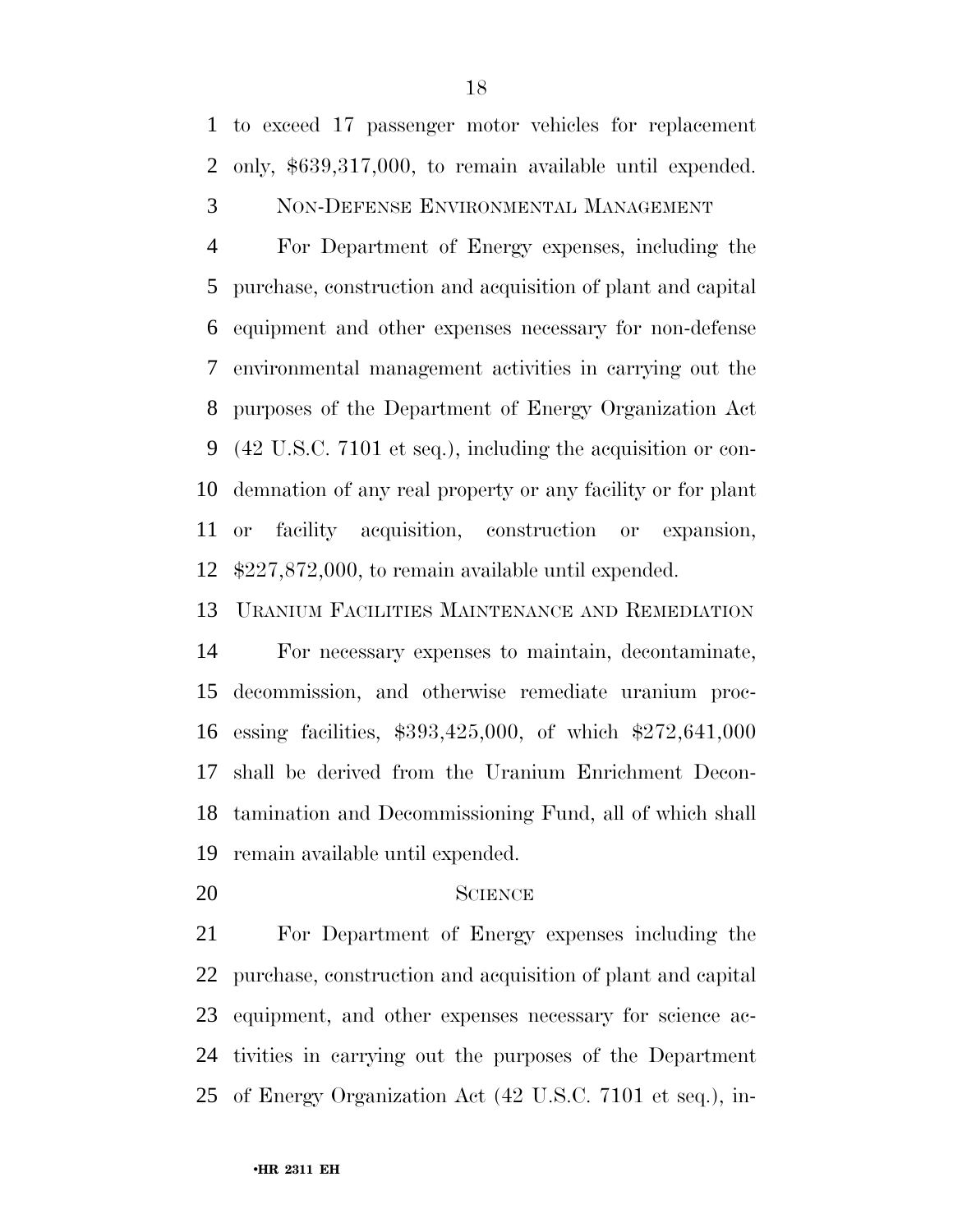cluding the acquisition or condemnation of any real prop- erty or facility or for plant or facility acquisition, construc- tion, or expansion, and purchase of not to exceed 25 pas- senger motor vehicles for replacement only, \$3,166,395,000, to remain available until expended.

#### NUCLEAR WASTE DISPOSAL

 For nuclear waste disposal activities to carry out the purposes of Public Law 97–425, as amended, including the acquisition of real property or facility construction or expansion, \$133,000,000, to remain available until ex- pended and to be derived from the Nuclear Waste Fund: *Provided*, That not to exceed \$2,500,000 may be provided to the State of Nevada solely for expenditures, other than salaries and expenses of State employees, to conduct sci- entific oversight responsibilities pursuant to the Nuclear Waste Policy Act of 1982, Public Law 97–425, as amend- ed: *Provided further*, That \$6,000,000 shall be provided to affected units of local governments, as defined in Public Law 97–425, to conduct appropriate activities pursuant to the Act: *Provided further*, That the distribution of the funds as determined by the units of local government shall be approved by the Department of Energy: *Provided fur- ther*, That the funds for the State of Nevada shall be made available solely to the Nevada Division of Emergency Man-agement by direct payment and units of local government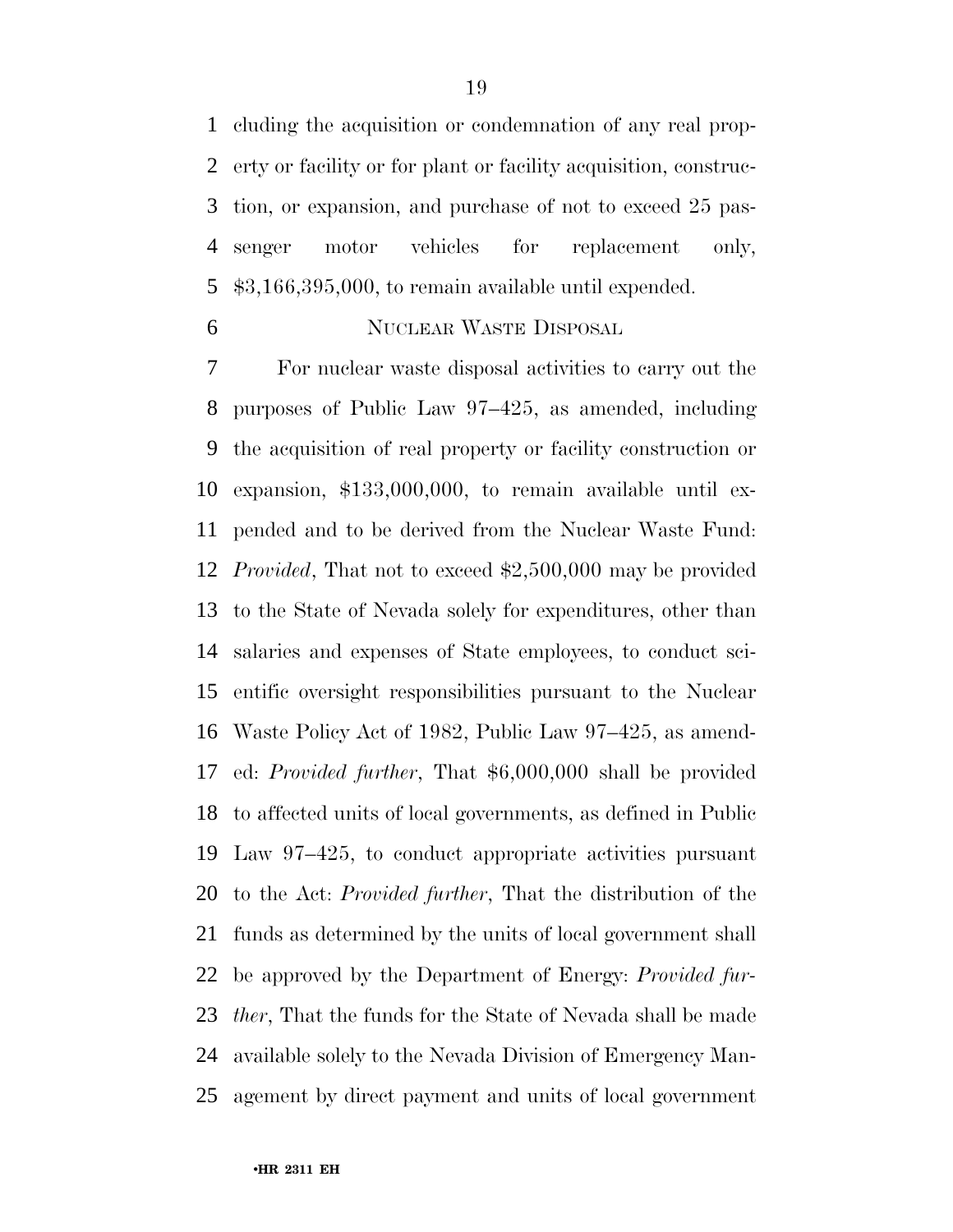by direct payment: *Provided further*, That within 90 days of the completion of each Federal fiscal year, the Nevada Division of Emergency Management and the Governor of the State of Nevada and each local entity shall provide certification to the Department of Energy that all funds expended from such payments have been expended for ac- tivities authorized by Public Law 97–425 and this Act. Failure to provide such certification shall cause such enti- ty to be prohibited from any further funding provided for similar activities: *Provided further*, That none of the funds herein appropriated may be: (1) used directly or indirectly to influence legislative action on any matter pending be- fore Congress or a State legislature or for lobbying activity as provided in 18 U.S.C. 1913; (2) used for litigation ex- penses; or (3) used to support multi-State efforts or other coalition building activities inconsistent with the restric- tions contained in this Act: *Provided further*, That all pro- ceeds and recoveries realized by the Secretary in carrying out activities authorized by the Nuclear Waste Policy Act of 1982, Public Law 97–425, as amended, including but not limited to, any proceeds from the sale of assets, shall be available without further appropriation and shall re-main available until expended.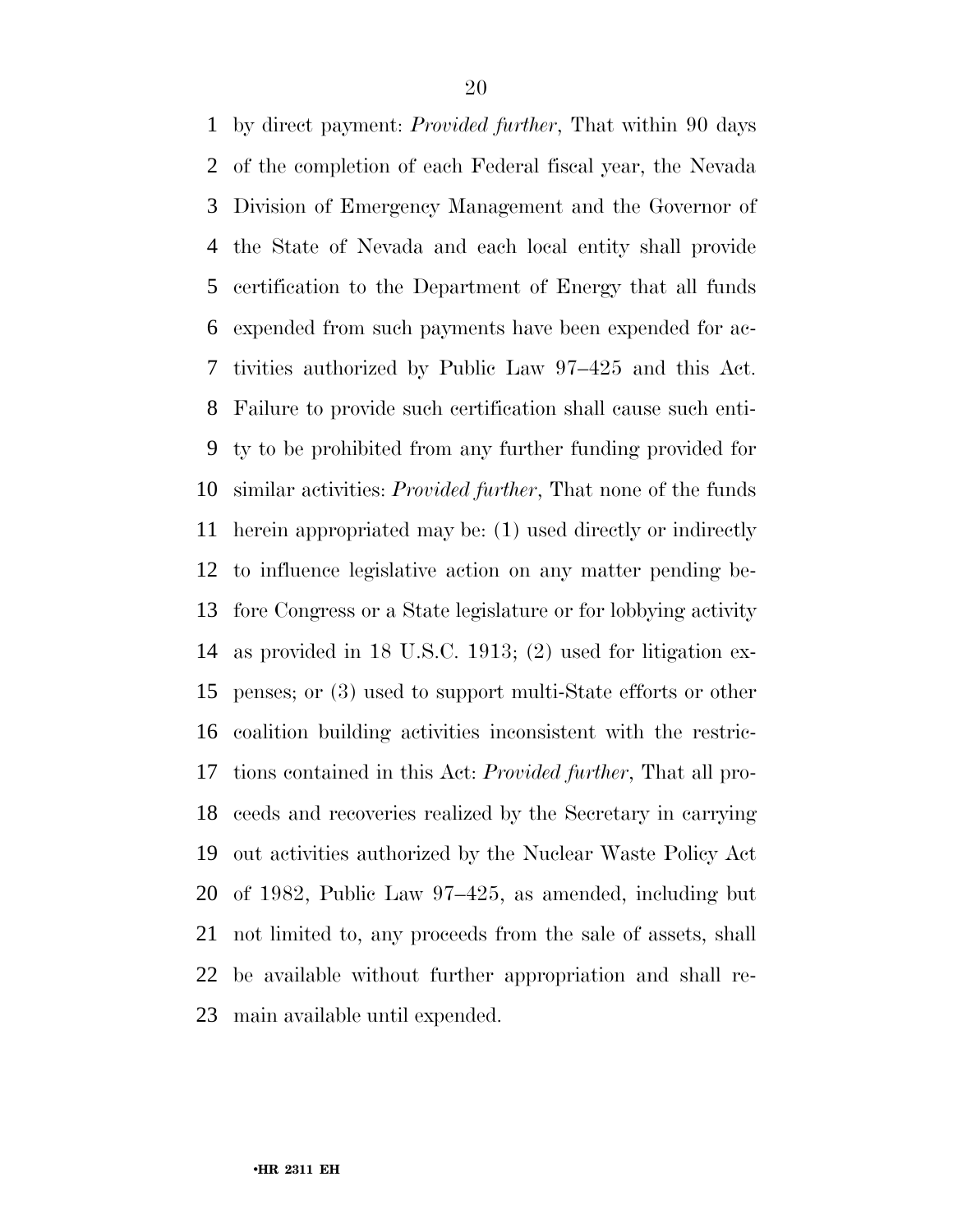#### DEPARTMENTAL ADMINISTRATION

#### (INCLUDING TRANSFER OF FUNDS)

 For salaries and expenses of the Department of En- ergy necessary for departmental administration in car- rying out the purposes of the Department of Energy Orga- nization Act (42 U.S.C. 7101 et seq.), including the hire of passenger motor vehicles and official reception and rep- resentation expenses (not to exceed \$35,000), \$209,611,000, to remain available until expended, plus such additional amounts as necessary to cover increases in the estimated amount of cost of work for others not- withstanding the provisions of the Anti-Deficiency Act (31 U.S.C. 1511 et seq.): *Provided*, That such increases in cost of work are offset by revenue increases of the same or greater amount, to remain available until expended: *Provided further*, That of the funds provided to the De- partment of Energy under title III of Public Law 105– 277 for activities related to achieving Year 2000 conver- sion of Federal information technology systems and re- lated expenses, remaining balances, estimated to be \$1,480,000, may be transferred to this account, and shall remain available until expended, for continuation of infor- mation technology enhancement activities: *Provided fur- ther*, That moneys received by the Department for mis-cellaneous revenues estimated to total \$137,810,000 in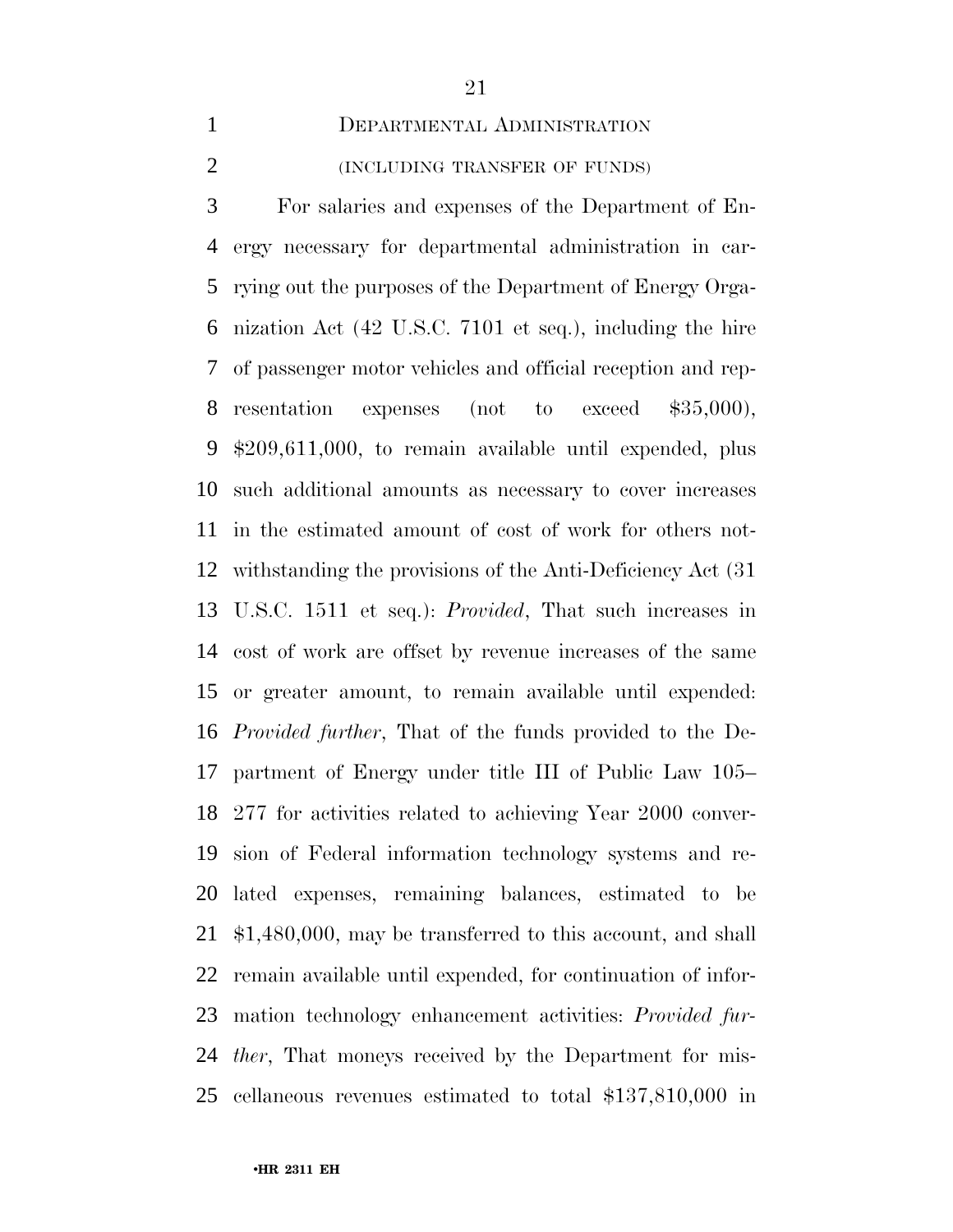fiscal year 2002 may be retained and used for operating expenses within this account, and may remain available until expended, as authorized by section 201 of Public Law 95–238, notwithstanding the provisions of 31 U.S.C. 3302: *Provided further*, That the sum herein appropriated shall be reduced by the amount of miscellaneous revenues received during fiscal year 2002 so as to result in a final fiscal year 2002 appropriation from the General Fund es- timated at not more than \$71,801,000. 10 OFFICE OF THE INSPECTOR GENERAL For necessary expenses of the Office of the Inspector General in carrying out the provisions of the Inspector General Act of 1978, as amended, \$32,430,000, to remain available until expended. ATOMIC ENERGY DEFENSE ACTIVITIES

- NATIONAL NUCLEAR SECURITY
- ADMINISTRATON
- 18 WEAPONS ACTIVITIES

 For Department of Energy expenses, including the purchase, construction and acquisition of plant and capital equipment and other incidental expenses necessary for atomic energy defense weapons activities in carrying out the purposes of the Department of Energy Organization Act (42 U.S.C. 7101 et seq.), including the acquisition or condemnation of any real property or any facility or for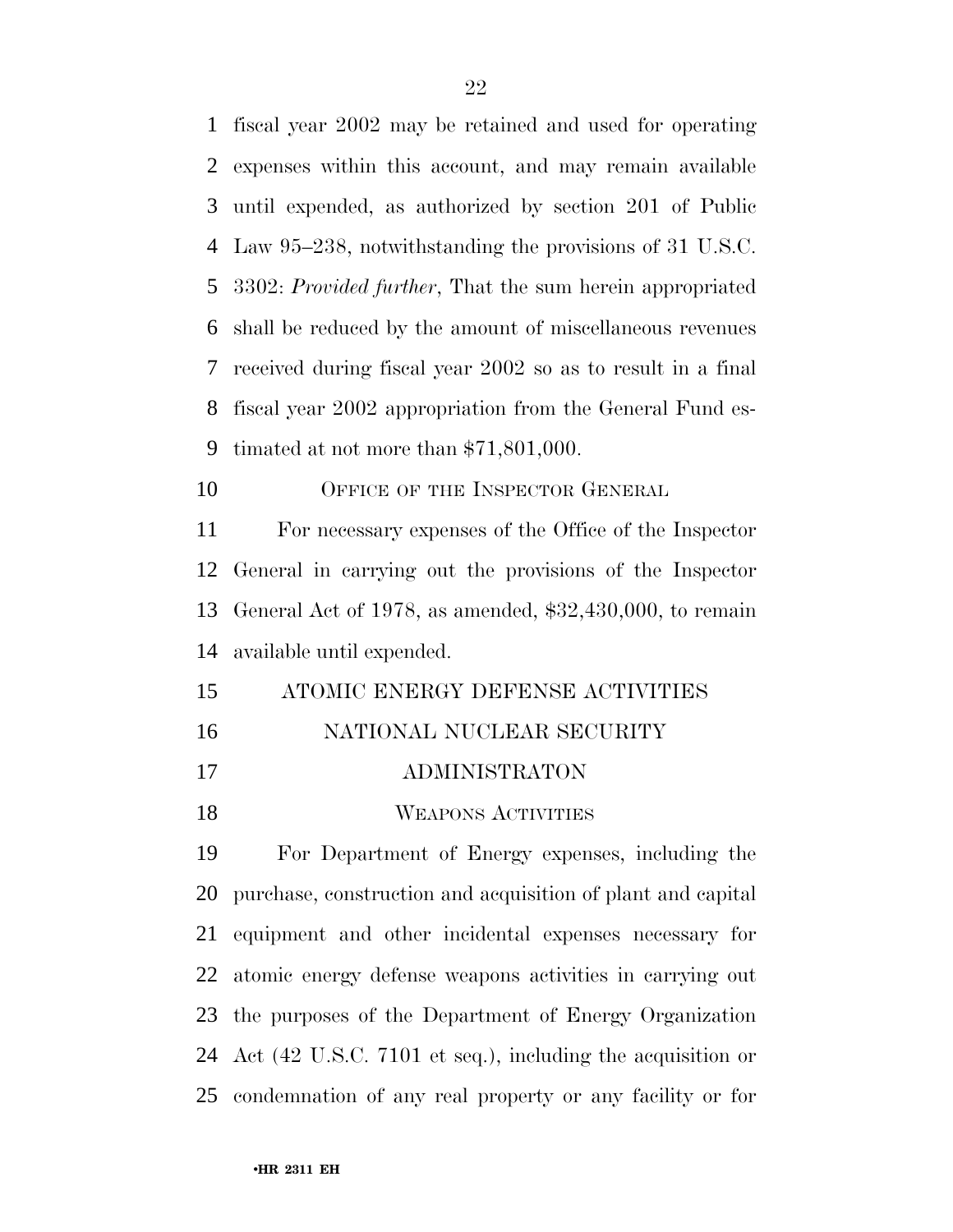plant or facility acquisition, construction, or expansion; and the purchase of not to exceed 11 passenger motor ve- hicles for replacement only, \$5,123,888,000, to remain available until expended.

#### DEFENSE NUCLEAR NONPROLIFERATION

 For Department of Energy expenses, including the purchase, construction and acquisition of plant and capital equipment and other incidental expenses necessary for atomic energy defense, defense nuclear nonproliferation activities, in carrying out the purposes of the Department of Energy Organization Act (42 U.S.C. 7101 et seq.), in- cluding the acquisition or condemnation of any real prop- erty or any facility or for plant or facility acquisition, con- struction, or expansion, \$845,341,000, to remain available until expended.

#### NAVAL REACTORS

 For Department of Energy expenses necessary for naval reactors activities to carry out the Department of Energy Organization Act (42 U.S.C. 7101 et seq.), includ- ing the acquisition (by purchase, condemnation, construc- tion, or otherwise) of real property, plant, and capital equipment, facilities, and facility expansion, \$688,045,000, to remain available until expended.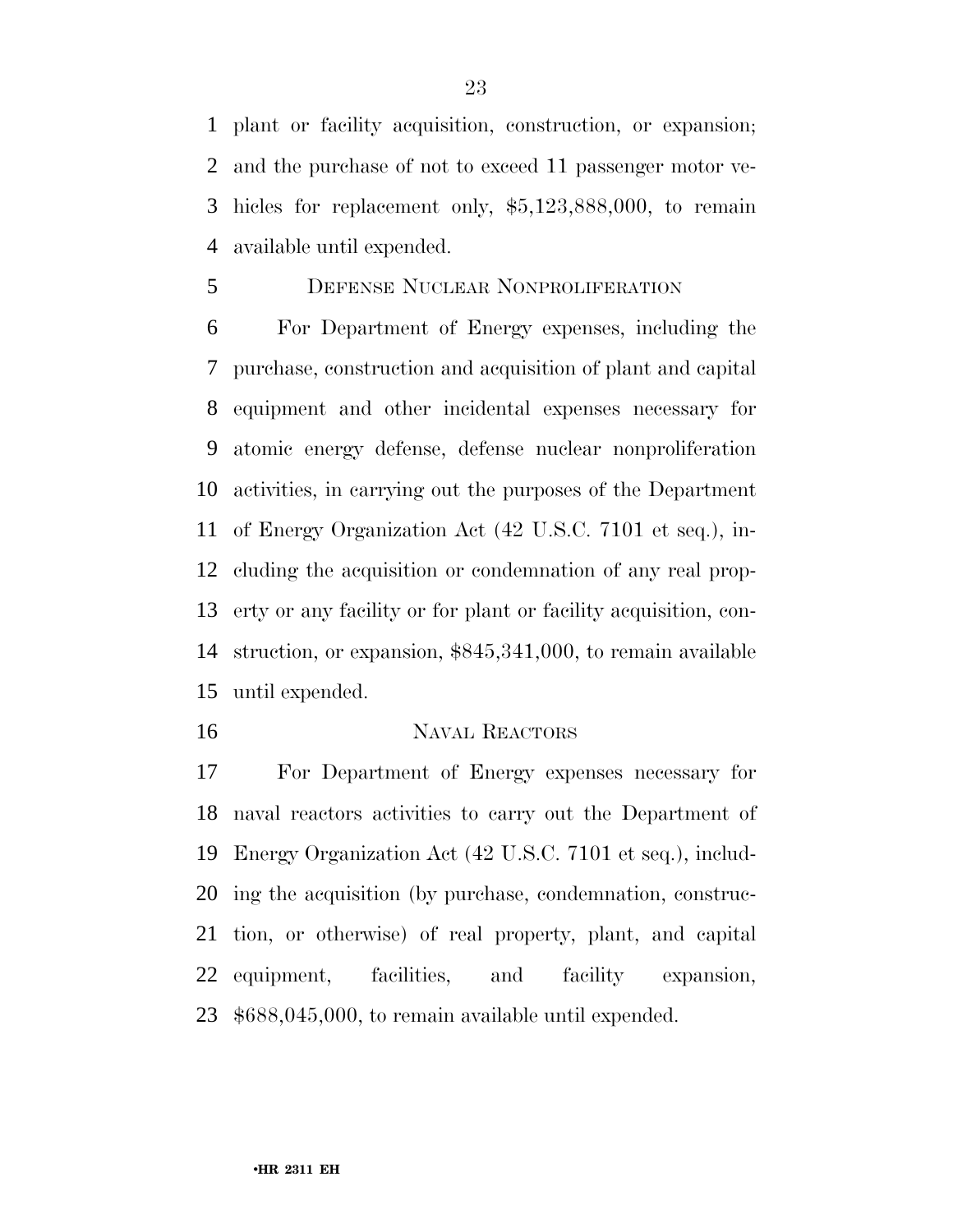For necessary expenses of the Office of the Adminis- trator of the National Nuclear Security Administration, including official reception and representation expenses (not to exceed \$12,000), \$10,000,000, to remain available until expended.

# ENVIRONMENTAL AND OTHER DEFENSE ACTIVITIES

 DEFENSE ENVIRONMENTAL RESTORATION AND WASTE 10 MANAGEMENT

 For Department of Energy expenses, including the purchase, construction and acquisition of plant and capital equipment and other expenses necessary for atomic energy defense environmental restoration and waste management activities in carrying out the purposes of the Department of Energy Organization Act (42 U.S.C. 7101 et seq.), in- cluding the acquisition or condemnation of any real prop- erty or any facility or for plant or facility acquisition, con- struction, or expansion; and the purchase of not to exceed 30 passenger motor vehicles, of which 27 shall be for re- placement only, \$5,174,539,000, to remain available until expended.

DEFENSE FACILITIES CLOSURE PROJECTS

 For expenses of the Department of Energy to accel-erate the closure of defense environmental management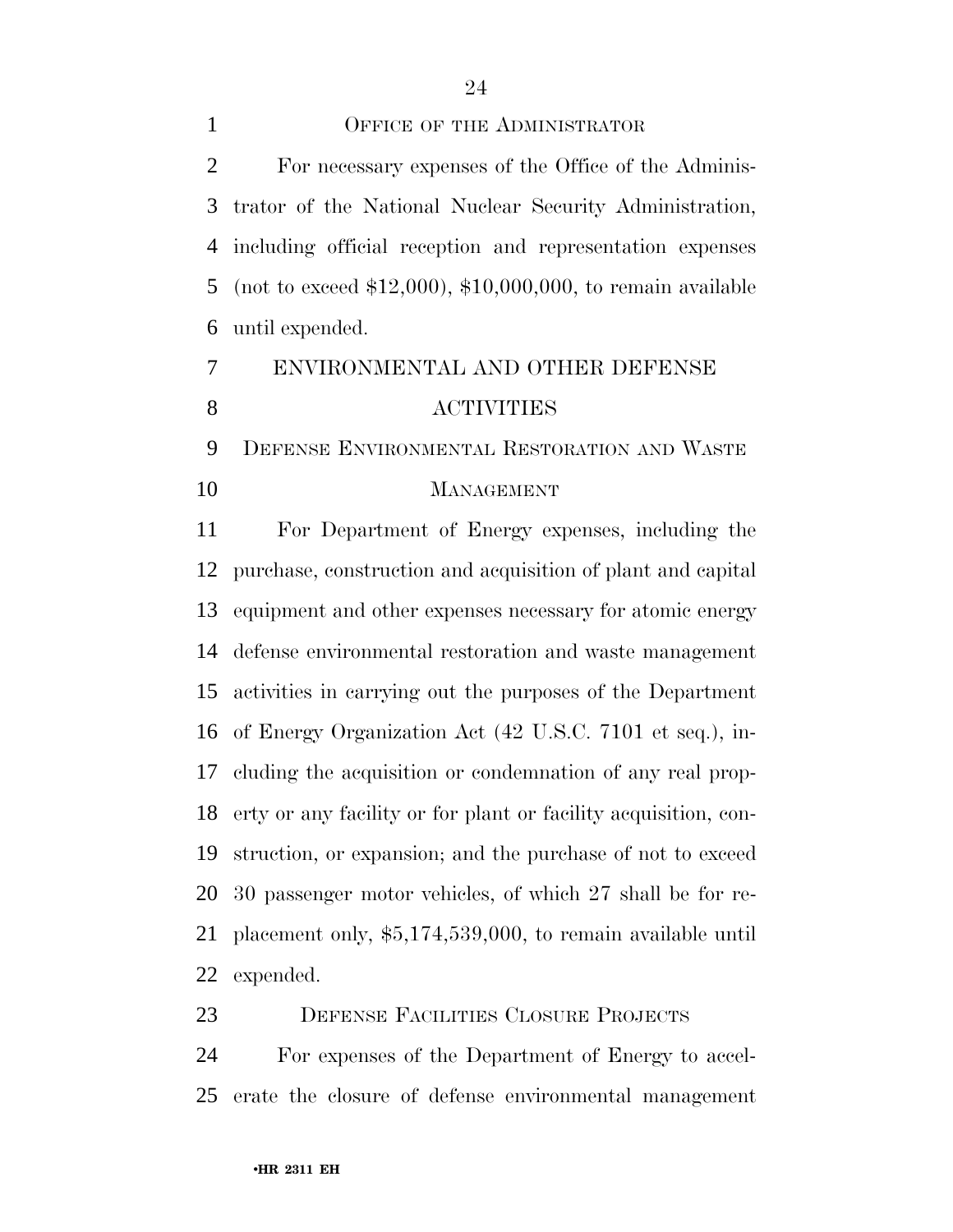sites, including the purchase, construction and acquisition of plant and capital equipment and other necessary ex- penses, \$1,092,878,000, to remain available until ex-pended.

## DEFENSE ENVIRONMENTAL MANAGEMENT

#### PRIVATIZATION

 For Department of Energy expenses for privatization projects necessary for atomic energy defense environ- mental management activities authorized by the Depart- ment of Energy Organization Act (42 U.S.C. 7101 et seq.), \$143,208,000, to remain available until expended. 12 OTHER DEFENSE ACTIVITIES

 For Department of Energy expenses, including the purchase, construction and acquisition of plant and capital equipment and other expenses necessary for atomic energy defense, other defense activities, in carrying out the pur- poses of the Department of Energy Organization Act (42 U.S.C. 7101 et seq.), including the acquisition or con- demnation of any real property or any facility or for plant or facility acquisition, construction, or expansion, \$487,464,000, to remain available until expended.

#### DEFENSE NUCLEAR WASTE DISPOSAL

 For nuclear waste disposal activities to carry out the purposes of Public Law 97–425, as amended, including the acquisition of real property or facility construction or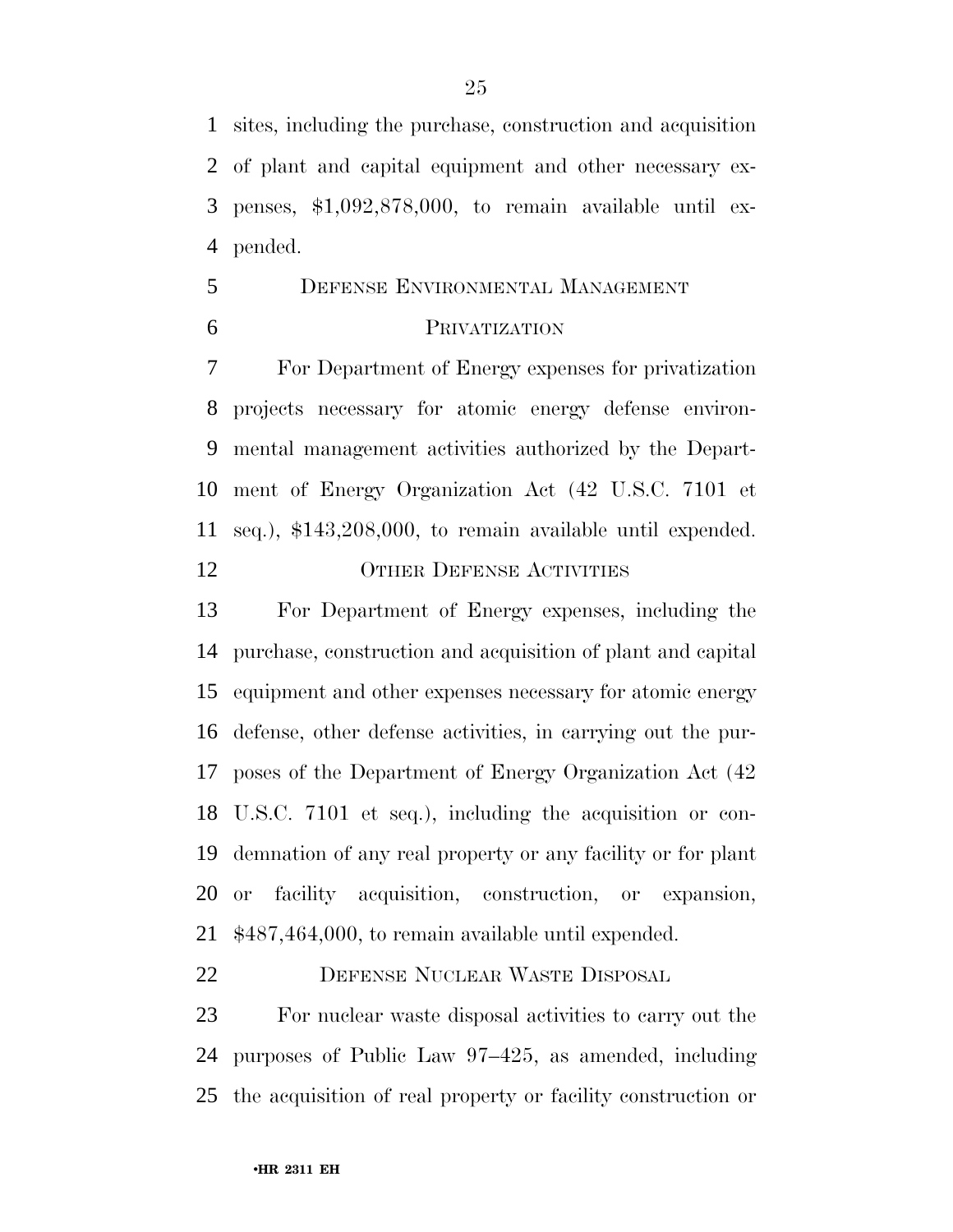expansion, \$310,000,000, to remain available until ex-pended.

POWER MARKETING ADMINISTRATIONS

BONNEVILLE POWER ADMINISTRATION FUND

 Expenditures from the Bonneville Power Administra- tion Fund, established pursuant to Public Law 93–454, are approved for official reception and representation ex-penses in an amount not to exceed \$1,500.

 During fiscal year 2002, no new direct loan obliga-tions may be made.

 OPERATION AND MAINTENANCE, SOUTHEASTERN POWER ADMINISTRATION

 For necessary expenses of operation and maintenance of power transmission facilities and of marketing electric power and energy, including transmission wheeling and ancillary services, pursuant to the provisions of section 5 of the Flood Control Act of 1944 (16 U.S.C. 825s), as applied to the southeastern power area, \$4,891,000, to re- main available until expended; in addition, notwith- standing the provisions of 31 U.S.C. 3302, up to \$8,000,000 collected by the Southeastern Power Adminis- tration pursuant to the Flood Control Act to recover pur- chase power and wheeling expenses shall be credited to this account as offsetting collections, to remain available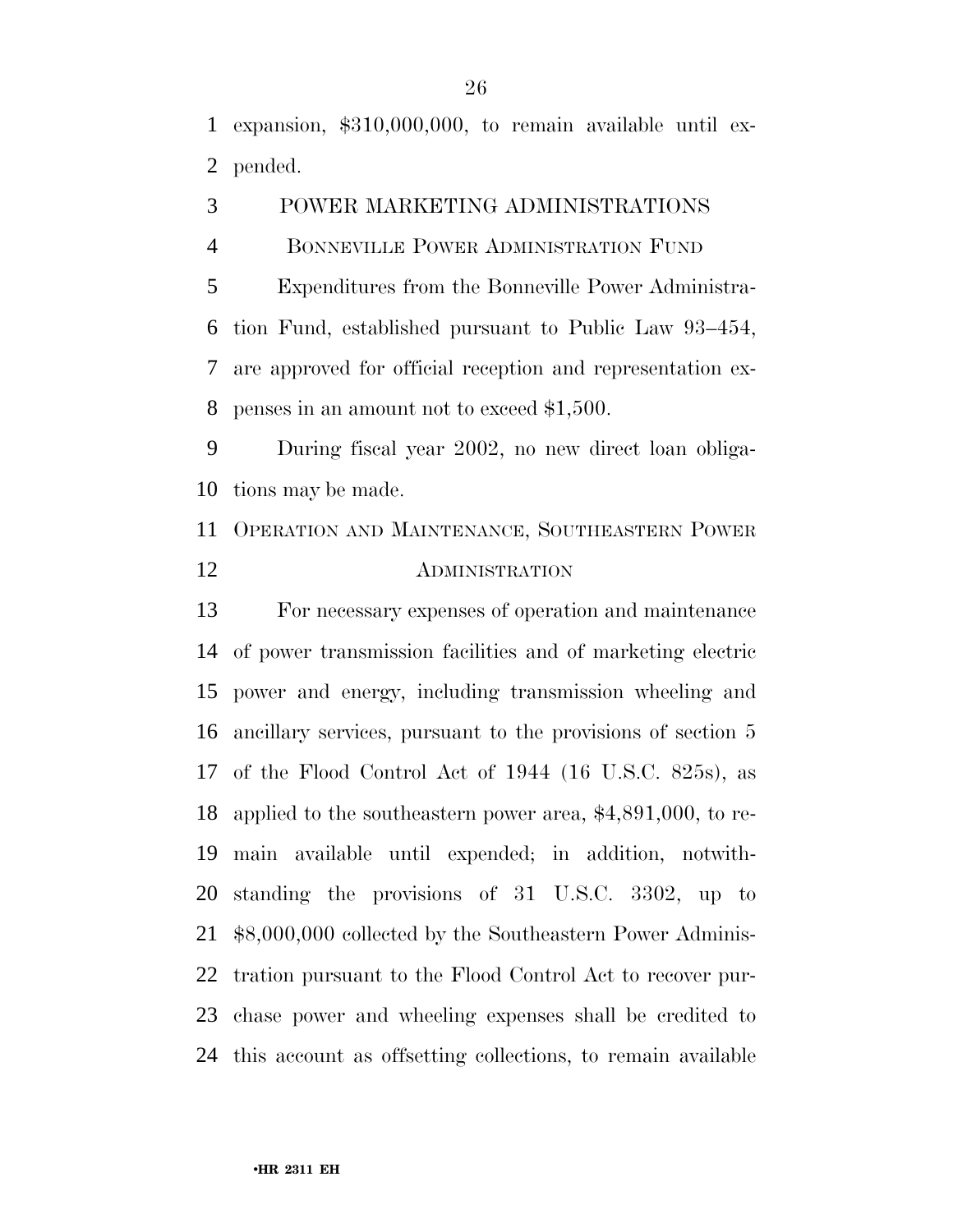until expended for the sole purpose of making purchase power and wheeling expenditures.

### OPERATION AND MAINTENANCE, SOUTHWESTERN POWER ADMINISTRATION

 For necessary expenses of operation and maintenance of power transmission facilities and of marketing electric power and energy, and for construction and acquisition of transmission lines, substations and appurtenant facilities, and for administrative expenses, including official recep- tion and representation expenses in an amount not to ex- ceed \$1,500 in carrying out the provisions of section 5 of the Flood Control Act of 1944 (16 U.S.C. 825s), as applied to the southwestern power area, \$28,038,000, to remain available until expended; in addition, notwith- standing the provisions of 31 U.S.C. 3302, not to exceed \$5,200,000 in reimbursements, to remain available until expended: *Provided*, That up to \$1,512,000 collected by the Southwestern Power Administration pursuant to the Flood Control Act to recover purchase power and wheeling expenses shall be credited to this account as offsetting col- lections, to remain available until expended for the sole purpose of making purchase power and wheeling expendi-tures.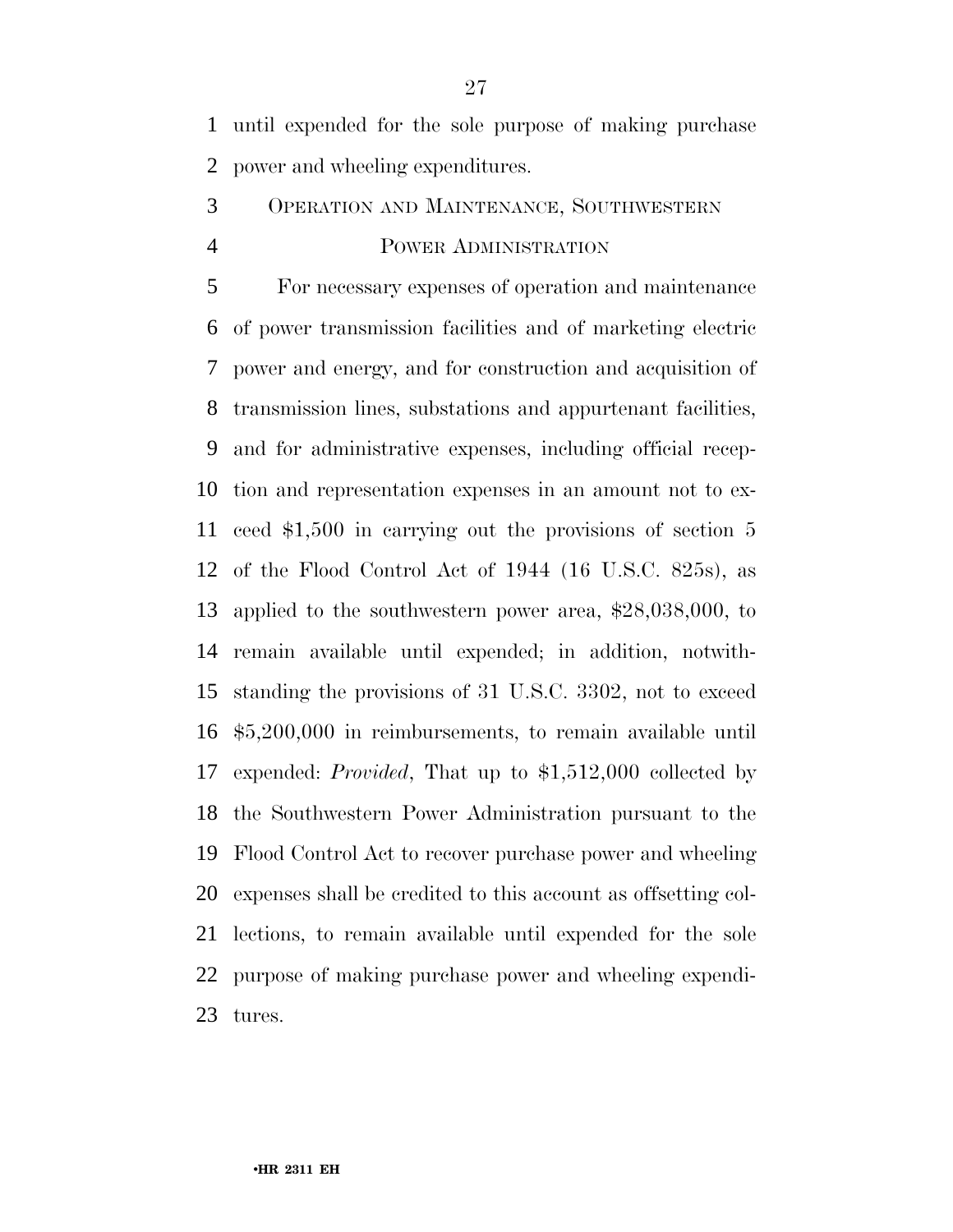CONSTRUCTION, REHABILITATION, OPERATION AND MAINTENANCE, WESTERN AREA POWER ADMINIS-TRATION

 For carrying out the functions authorized by title III, 5 section  $302(a)(1)(E)$  of the Act of August 4, 1977 (42) U.S.C. 7152), and other related activities including con- servation and renewable resources programs as author- ized, including official reception and representation ex- penses in an amount not to exceed \$1,500, \$172,165,000, to remain available until expended, of which \$166,651,000 shall be derived from the Department of the Interior Rec- lamation Fund: *Provided*, That of the amount herein ap- propriated, \$1,227,000 is for deposit into the Utah Rec- lamation Mitigation and Conservation Account pursuant to title IV of the Reclamation Projects Authorization and Adjustment Act of 1992: *Provided further*, That up to \$152,624,000 collected by the Western Area Power Ad- ministration pursuant to the Flood Control Act of 1944 and the Reclamation Project Act of 1939 to recover pur- chase power and wheeling expenses shall be credited to this account as offsetting collections, to remain available until expended for the sole purpose of making purchase power and wheeling expenditures.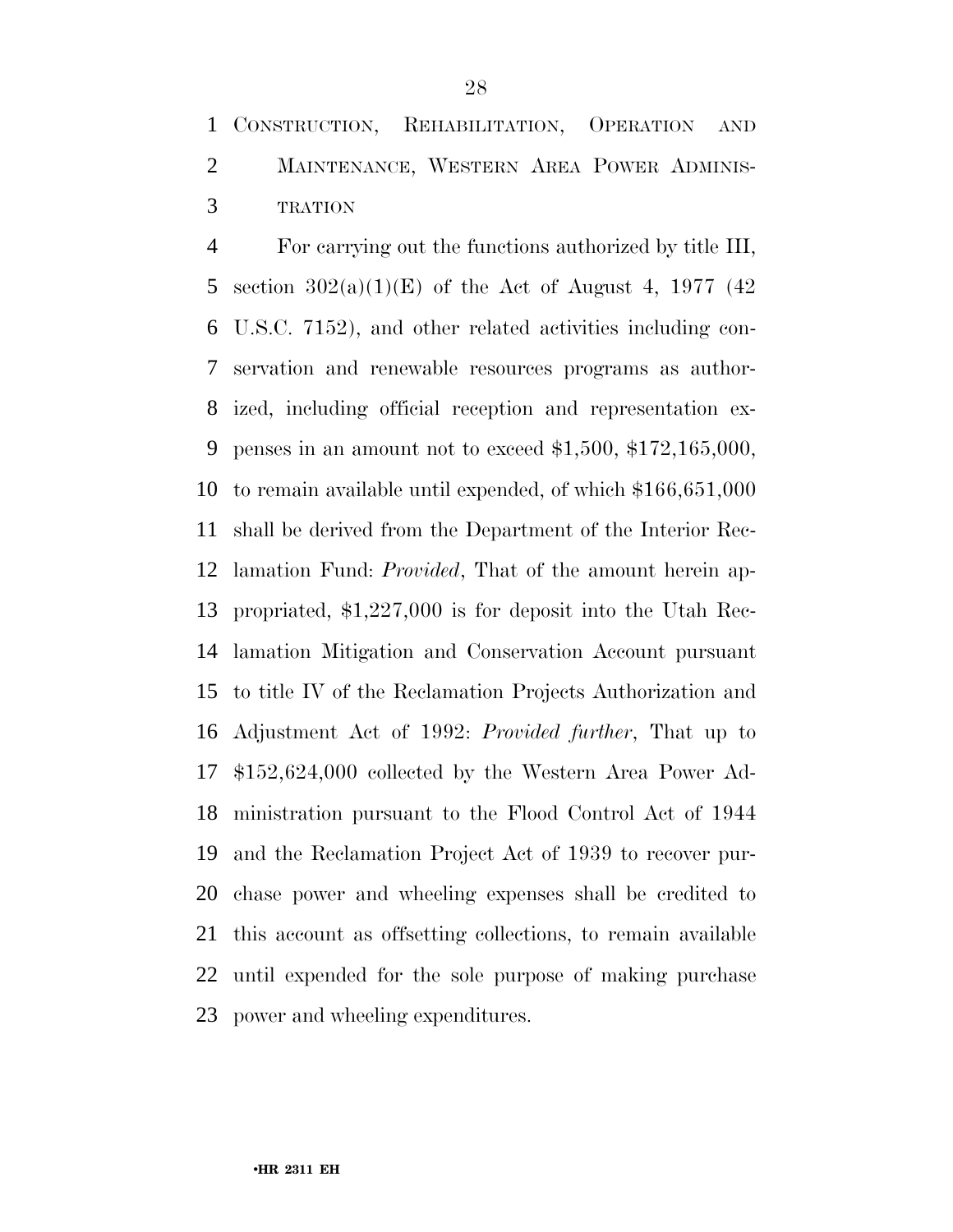FALCON AND AMISTAD OPERATING AND MAINTENANCE

#### FUND

 For operation, maintenance, and emergency costs for the hydroelectric facilities at the Falcon and Amistad Dams, \$2,663,000, to remain available until expended, and to be derived from the Falcon and Amistad Operating and Maintenance Fund of the Western Area Power Ad- ministration, as provided in section 423 of the Foreign Relations Authorization Act, Fiscal Years 1994 and 1995.

- FEDERAL ENERGY REGULATORY COMMISSION
- 

#### SALARIES AND EXPENSES

 For necessary expenses of the Federal Energy Regu- latory Commission to carry out the provisions of the De- partment of Energy Organization Act (42 U.S.C. 7101 et seq.), including services as authorized by 5 U.S.C. 3109, the hire of passenger motor vehicles, and official reception and representation expenses (not to exceed \$3,000), \$181,155,000, to remain available until expended: *Pro- vided*, That notwithstanding any other provision of law, not to exceed \$181,155,000 of revenues from fees and an- nual charges, and other services and collections in fiscal year 2002 shall be retained and used for necessary ex- penses in this account, and shall remain available until expended: *Provided further*, That the sum herein appro-priated from the General Fund shall be reduced as reve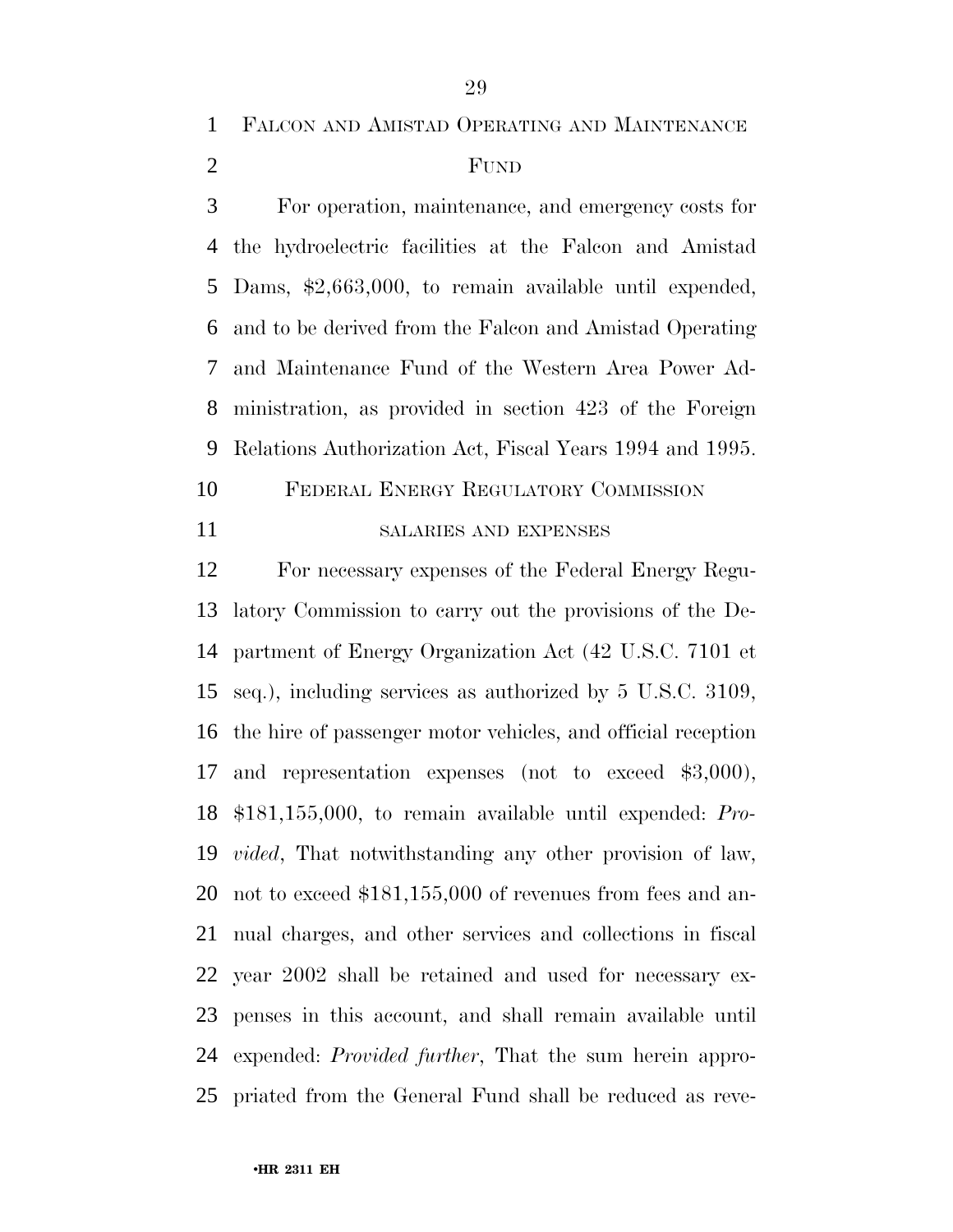nues are received during fiscal year 2002 so as to result in a final fiscal year 2002 appropriation from the General Fund estimated at not more than \$0: *Provided further*, That none of the funds made available to the Federal En- ergy Regulatory Commission in this or any other Act may be used to authorize construction of the Gulfstream Nat-ural Gas Project.

### GENERAL PROVISIONS

#### DEPARTMENT OF ENERGY

 SEC. 301. (a) None of the funds appropriated by this Act may be used to award a management and operating contract, or award a significant extension or expansion to an existing management and operating contract, unless such contract is awarded using competitive procedures or the Secretary of Energy grants, on a case-by-case basis, a waiver to allow for such a deviation. The Secretary may not delegate the authority to grant such a waiver.

 (b) At least 60 days before a contract award for which the Secretary intends to grant such a waiver, the Secretary shall submit to the Subcommittees on Energy and Water Development of the Committees on Appropria- tions of the House of Representatives and the Senate a report notifying the Subcommittees of the waiver and set-ting forth, in specificity, the substantive reasons why the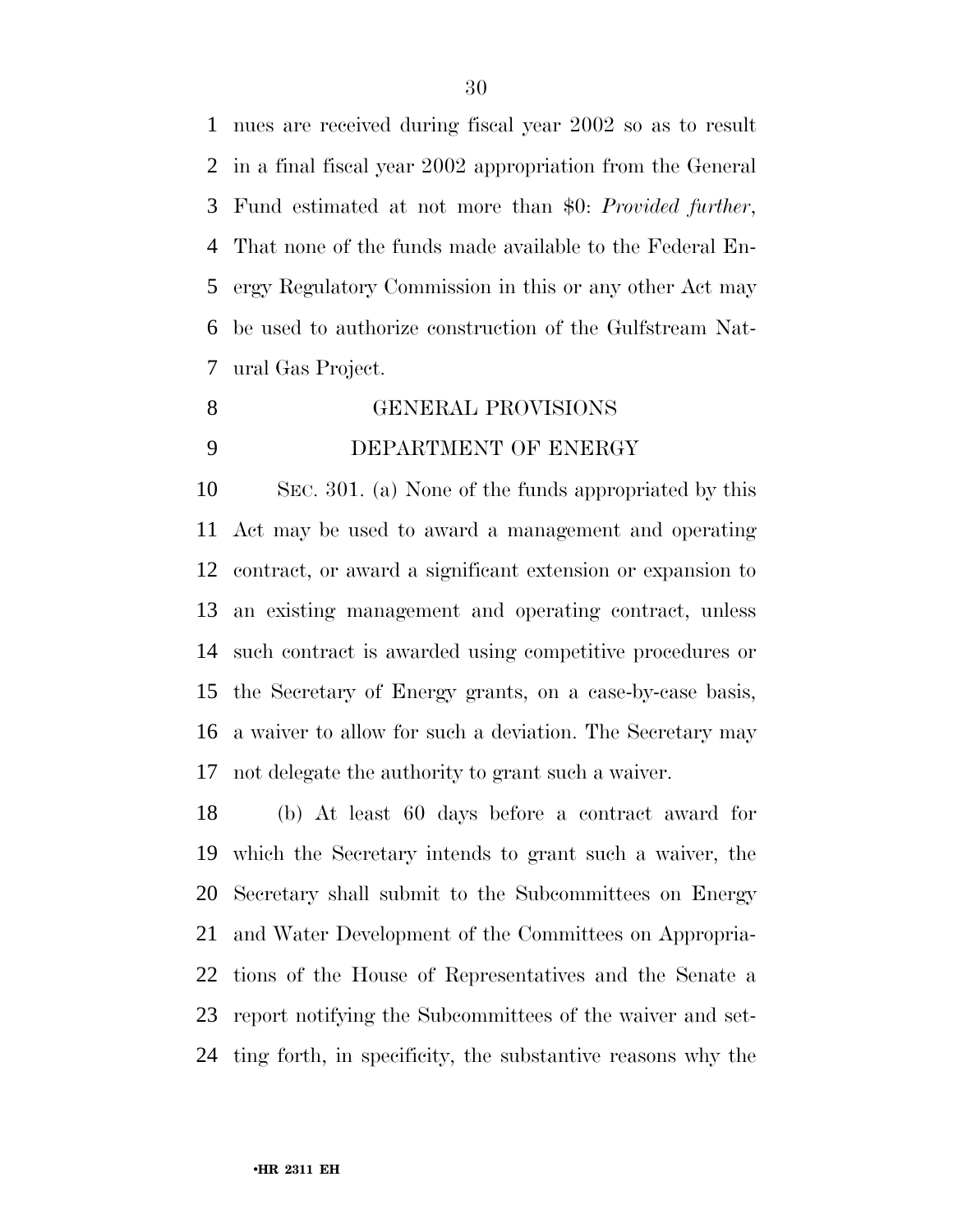Secretary believes the requirement for competition should be waived for this particular award.

 SEC. 302. None of the funds appropriated by this Act may be used to—

 (1) develop or implement a workforce restruc- turing plan that covers employees of the Department of Energy; or

 (2) provide enhanced severance payments or other benefits for employees of the Department of Energy,

 under section 3161 of the National Defense Authorization Act for Fiscal Year 1993 (Public Law 102–484; 42 U.S.C. 7274h).

 SEC. 303. None of the funds appropriated by this Act may be used to augment the \$21,900,000 made available for obligation by this Act for severance payments and other benefits and community assistance grants under sec- tion 3161 of the National Defense Authorization Act for Fiscal Year 1993 (Public Law 102–484; 42 U.S.C. 7274h) unless the Department of Energy submits a re- programming request subject to approval by the appro-priate Congressional committees.

 SEC. 304. None of the funds appropriated by this Act may be used to prepare or initiate Requests For Proposals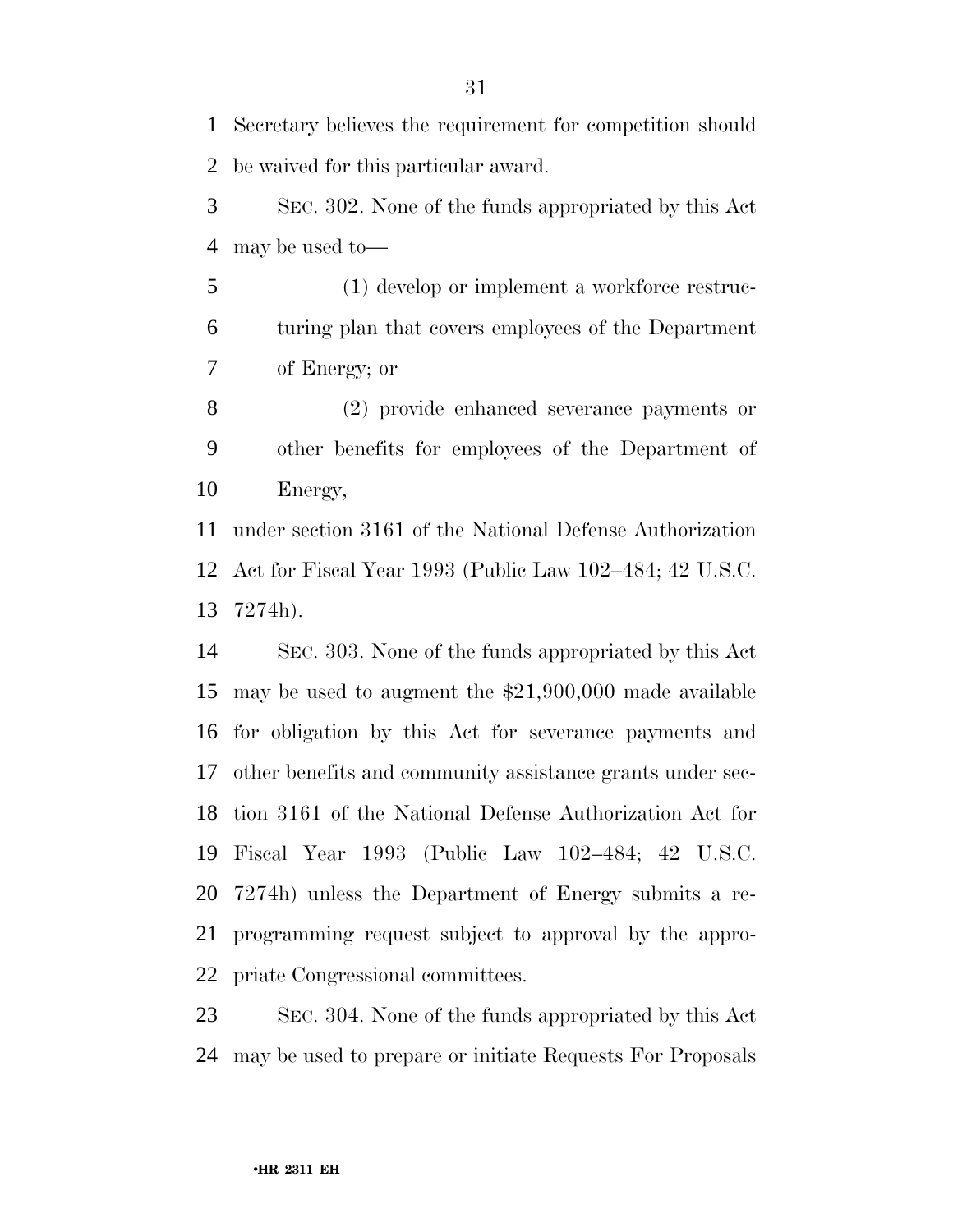(RFPs) for a program if the program has not been funded by Congress.

(TRANSFERS OF UNEXPENDED BALANCES)

 SEC. 305. The unexpended balances of prior appro- priations provided for activities in this Act may be trans- ferred to appropriation accounts for such activities estab- lished pursuant to this title. Balances so transferred may be merged with funds in the applicable established ac- counts and thereafter may be accounted for as one fund for the same time period as originally enacted.

 SEC. 306. None of the funds in this or any other Act for the Administrator of the Bonneville Power Administra- tion may be used to enter into any agreement to perform energy efficiency services outside the legally defined Bon- neville service territory, with the exception of services pro- vided internationally, including services provided on a re- imbursable basis, unless the Administrator certifies in ad- vance that such services are not available from private sec-tor businesses.

 SEC. 307. None of the funds appropriated in other than Energy and Water Development Appropriations Acts may be used for Department of Energy laboratory di-rected research and development (LDRD).

•**HR 2311 EH** SEC. 308. When the Department of Energy makes a user facility available to universities and other potential users, or seeks input from universities and other potential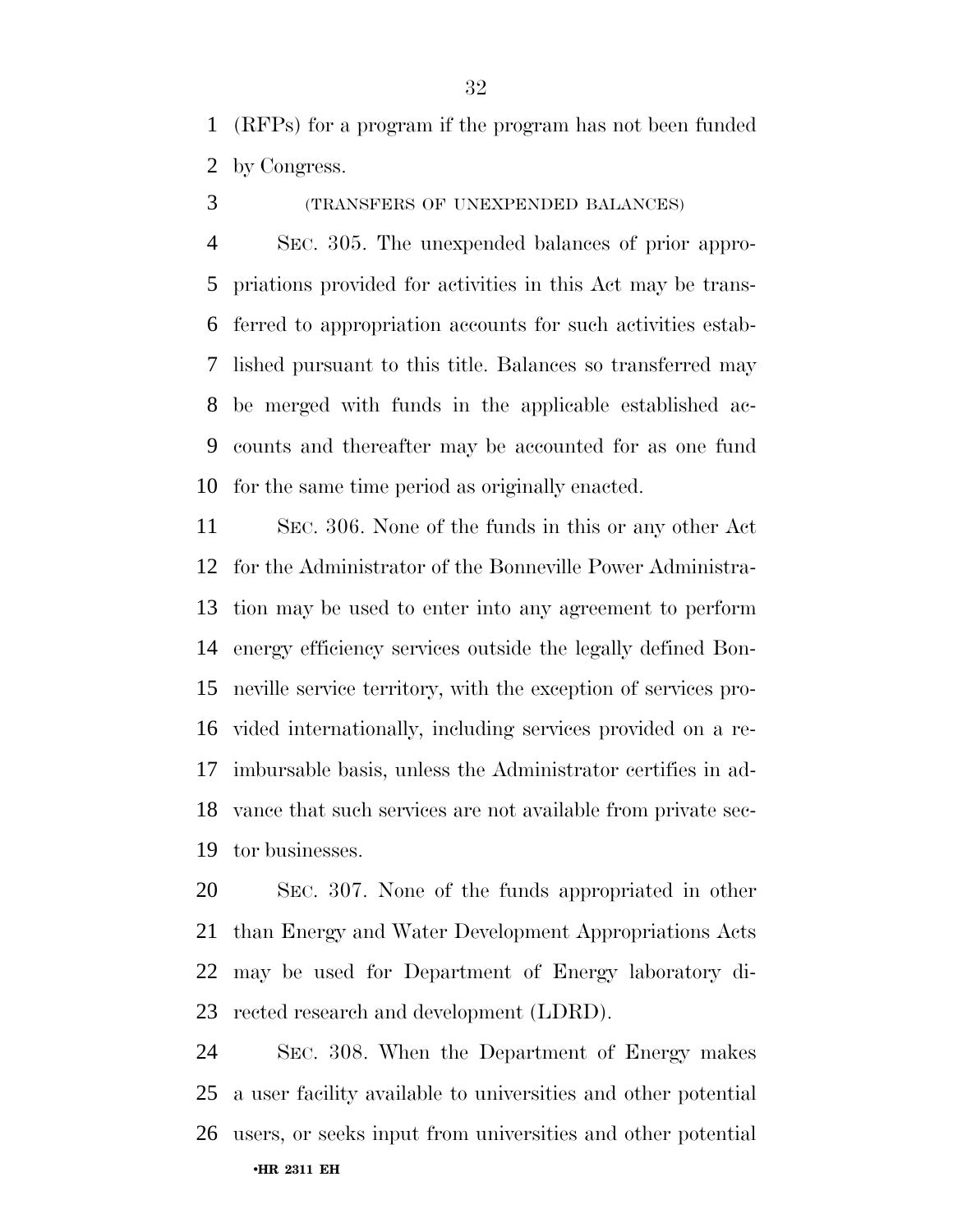users regarding significant characteristics or equipment in a user facility or a proposed user facility, the Department shall ensure broad public notice of such availability or such need for input to universities and other potential users. When the Department of Energy considers the par- ticipation of a university or other potential user in the es- tablishment or operation of a user facility, the Department shall employ full and open competition in selecting such a participant. For purposes of this section, the term ''user facility'' includes, but is not limited to: (1) a user facility 11 as described in section  $2203(a)(2)$  of the Energy Policy Act of 1992 (42 U.S.C. 13503(a)(2)); (2) a National Nu- clear Security Administration Defense Programs Tech- nology Deployment Center/User Facility; and (3) any other Department facility designated by the Department as a user facility.

#### 17 TITLE IV

#### 18 INDEPENDENT AGENCIES

APPALACHIAN REGIONAL COMMISSION

 For expenses necessary to carry out the programs au- thorized by the Appalachian Regional Development Act of 1965, as amended notwithstanding section 405 of said Act, and, for necessary expenses for the Federal Co-Chair- man and the alternate on the Appalachian Regional Com-mission, for payment of the Federal share of the adminis-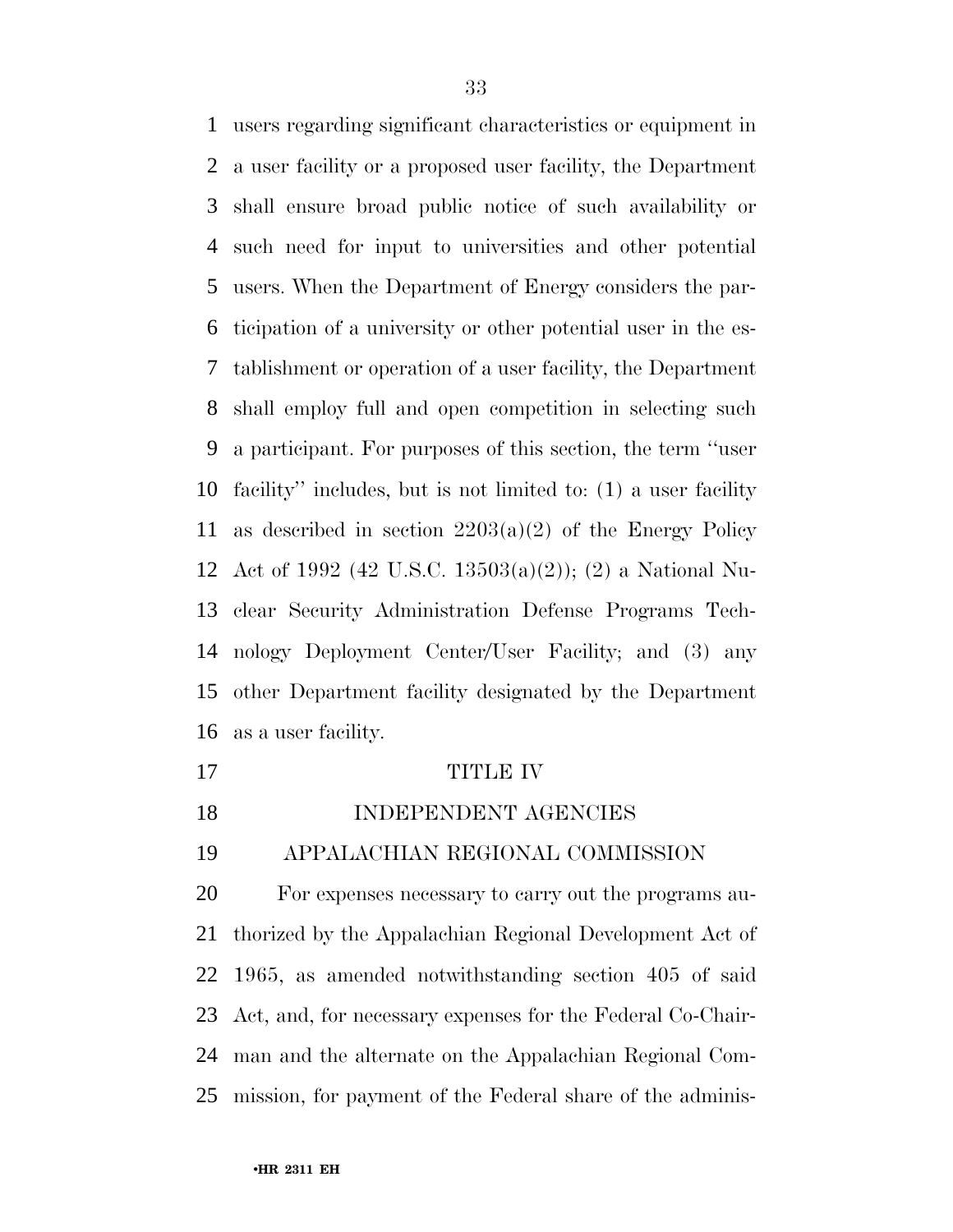trative expenses of the Commission, including services as authorized by 5 U.S.C. 3109, and hire of passenger motor vehicles, \$71,290,000, to remain available until expended. DEFENSE NUCLEAR FACILITIES SAFETY BOARD SALARIES AND EXPENSES For necessary expenses of the Defense Nuclear Fa- cilities Safety Board in carrying out activities authorized by the Atomic Energy Act of 1954, as amended by Public Law 100–456, section 1441, \$18,500,000, to remain available until expended. NUCLEAR REGULATORY COMMISSION SALARIES AND EXPENSES For necessary expenses of the Commission in car- rying out the purposes of the Energy Reorganization Act of 1974, as amended, and the Atomic Energy Act of 1954, as amended, including official representation expenses (not to exceed \$15,000), and purchase of promotional items for use in the recruitment of individuals for employ- ment, \$516,900,000, to remain available until expended: *Provided*, That of the amount appropriated herein, \$23,650,000 shall be derived from the Nuclear Waste Fund: *Provided further*, That revenues from licensing fees, inspection services, and other services and collections esti-mated at \$473,520,000 in fiscal year 2002 shall be re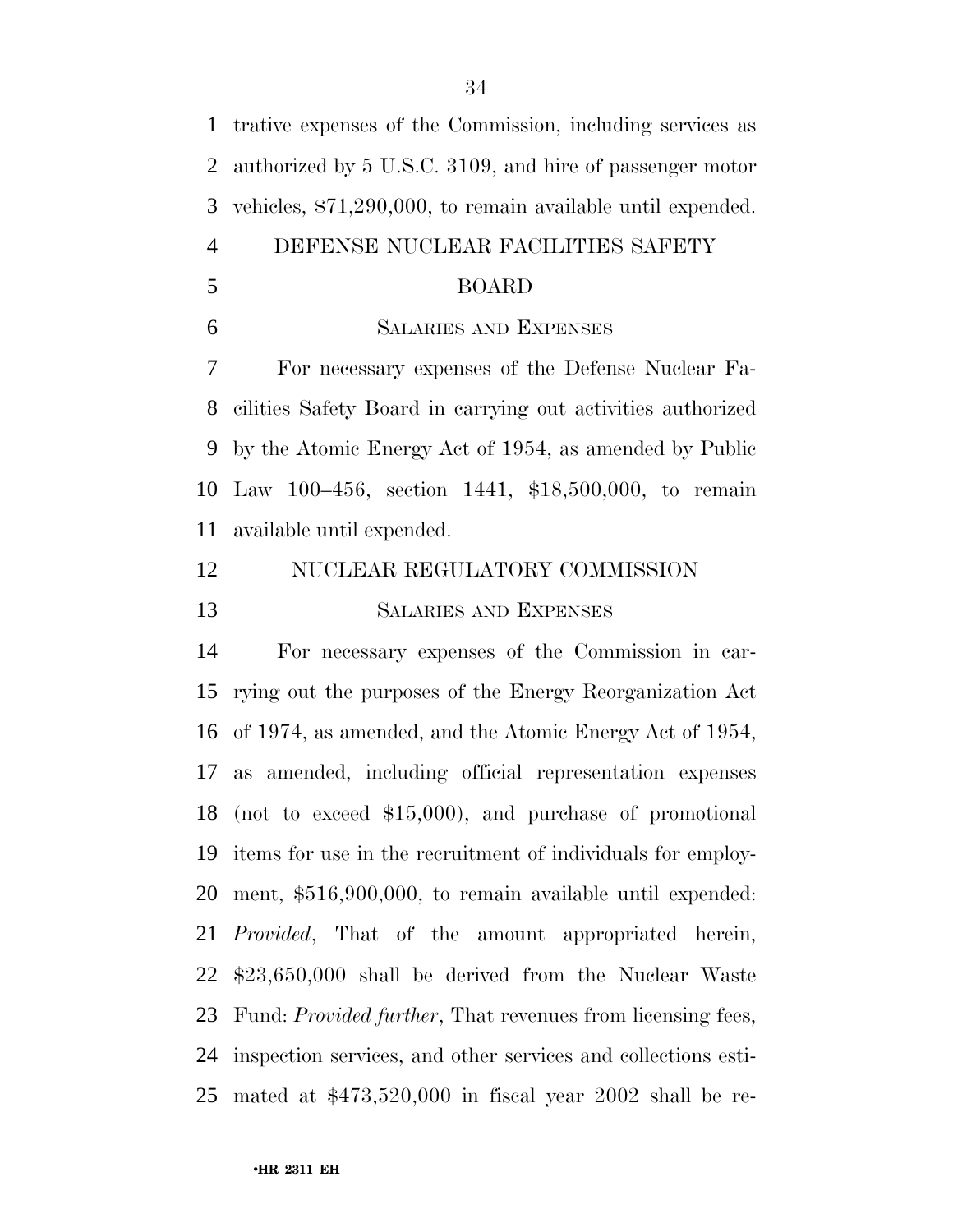tained and used for necessary salaries and expenses in this account, notwithstanding 31 U.S.C. 3302, and shall re- main available until expended: *Provided further*, That the sum herein appropriated shall be reduced by the amount of revenues received during fiscal year 2002 so as to result in a final fiscal year 2002 appropriation estimated at not more than \$43,380,000.

#### 8 OFFICE OF INSPECTOR GENERAL

 For necessary expenses of the Office of Inspector General in carrying out the provisions of the Inspector General Act of 1978, as amended, \$6,180,000, to remain available until expended: *Provided*, That revenues from li- censing fees, inspection services, and other services and collections estimated at \$5,933,000 in fiscal year 2002 shall be retained and be available until expended, for nec- essary salaries and expenses in this account notwith- standing 31 U.S.C. 3302: *Provided further*, That the sum herein appropriated shall be reduced by the amount of rev- enues received during fiscal year 2002 so as to result in a final fiscal year 2002 appropriation estimated at not more than \$247,000.

#### NUCLEAR WASTE TECHNICAL REVIEW BOARD

#### SALARIES AND EXPENSES

 For necessary expenses of the Nuclear Waste Tech-nical Review Board, as authorized by Public Law 100–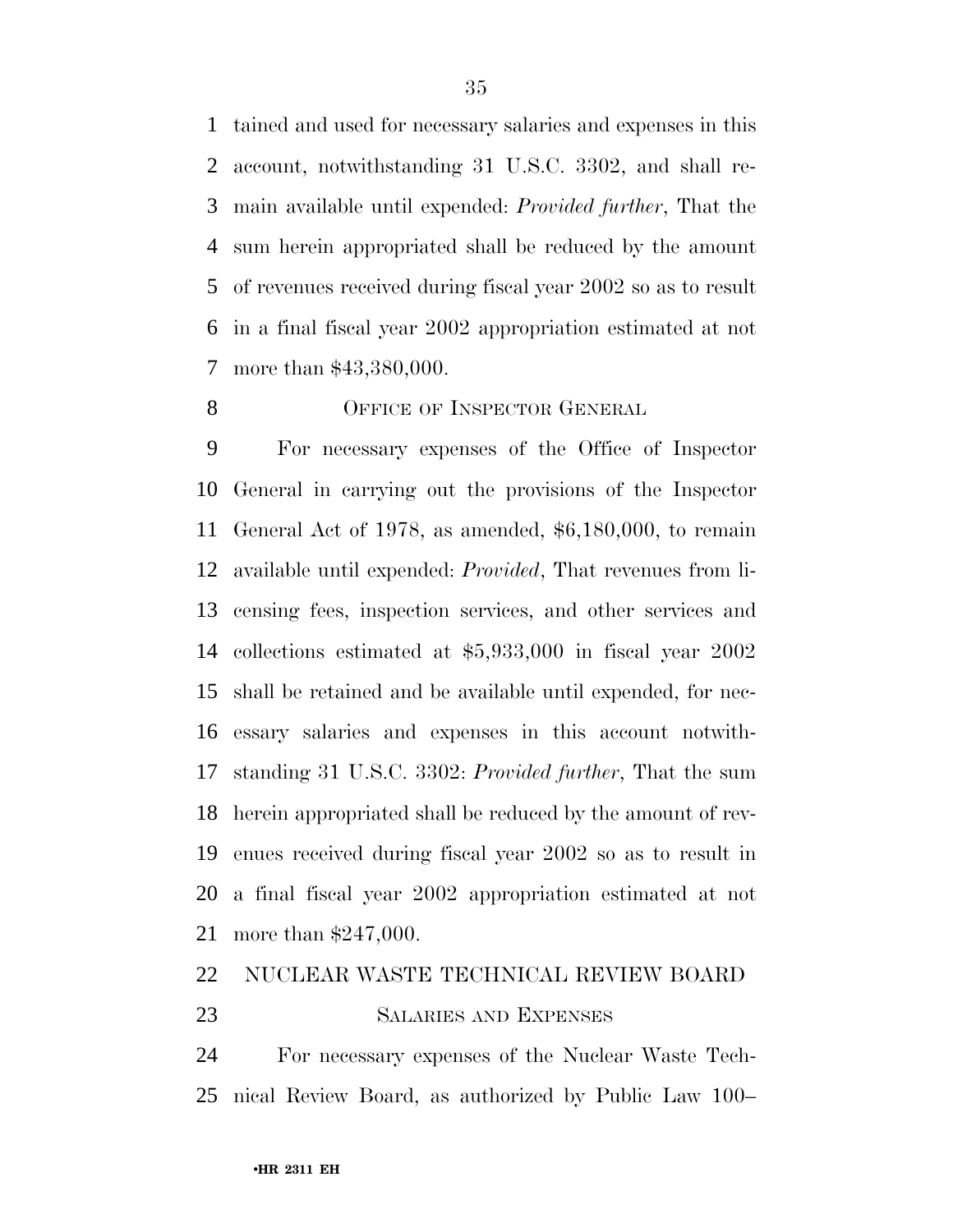203, section 5051, \$3,100,000, to be derived from the Nu- clear Waste Fund, and to remain available until expended. TITLE V GENERAL PROVISIONS

 SEC. 501. None of the funds appropriated by this Act may be used in any way, directly or indirectly, to influence congressional action on any legislation or appropriation matters pending before Congress, other than to commu- nicate to Members of Congress as described in 18 U.S.C. 1913.

 SEC. 502. (a) PURCHASE OF AMERICAN-MADE EQUIPMENT AND PRODUCTS.—It is the sense of the Con- gress that, to the greatest extent practicable, all equip- ment and products purchased with funds made available in this Act should be American-made.

 (b) NOTICE REQUIREMENT.—In providing financial assistance to, or entering into any contract with, any enti- ty using funds made available in this Act, the head of each Federal agency, to the greatest extent practicable, shall provide to such entity a notice describing the statement made in subsection (a) by the Congress.

 (c) PROHIBITION OF CONTRACTS WITH PERSONS FALSELY LABELING PRODUCTS AS MADE IN AMERICA.— If it has been finally determined by a court or Federal agency that any person intentionally affixed a label bear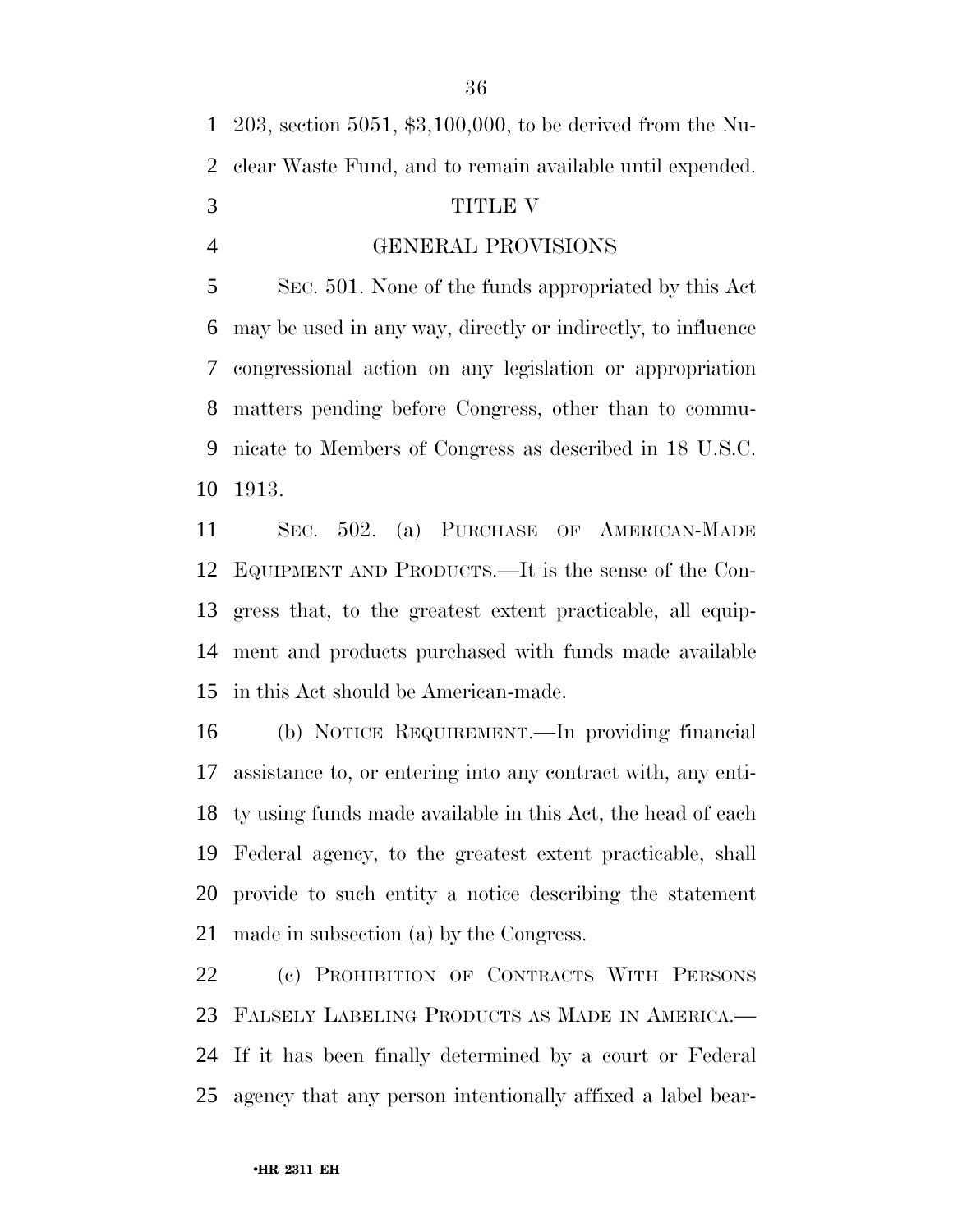ing a ''Made in America'' inscription, or any inscription with the same meaning, to any product sold in or shipped to the United States that is not made in the United States, the person shall be ineligible to receive any con- tract or subcontract made with funds made available in this Act, pursuant to the debarment, suspension, and ineli- gibility procedures described in sections 9.400 through 9.409 of title 48, Code of Federal Regulations.

 SEC. 503. (a) None of the funds appropriated or oth- erwise made available by this Act may be used to deter- mine the final point of discharge for the interceptor drain for the San Luis Unit until development by the Secretary of the Interior and the State of California of a plan, which shall conform to the water quality standards of the State of California as approved by the Administrator of the En- vironmental Protection Agency, to minimize any detri-mental effect of the San Luis drainage waters.

 (b) The costs of the Kesterson Reservoir Cleanup Program and the costs of the San Joaquin Valley Drain- age Program shall be classified by the Secretary of the Interior as reimbursable or nonreimbursable and collected until fully repaid pursuant to the ''Cleanup Program— Alternative Repayment Plan'' and the ''SJVDP—Alter- native Repayment Plan'' described in the report entitled ''Repayment Report, Kesterson Reservoir Cleanup Pro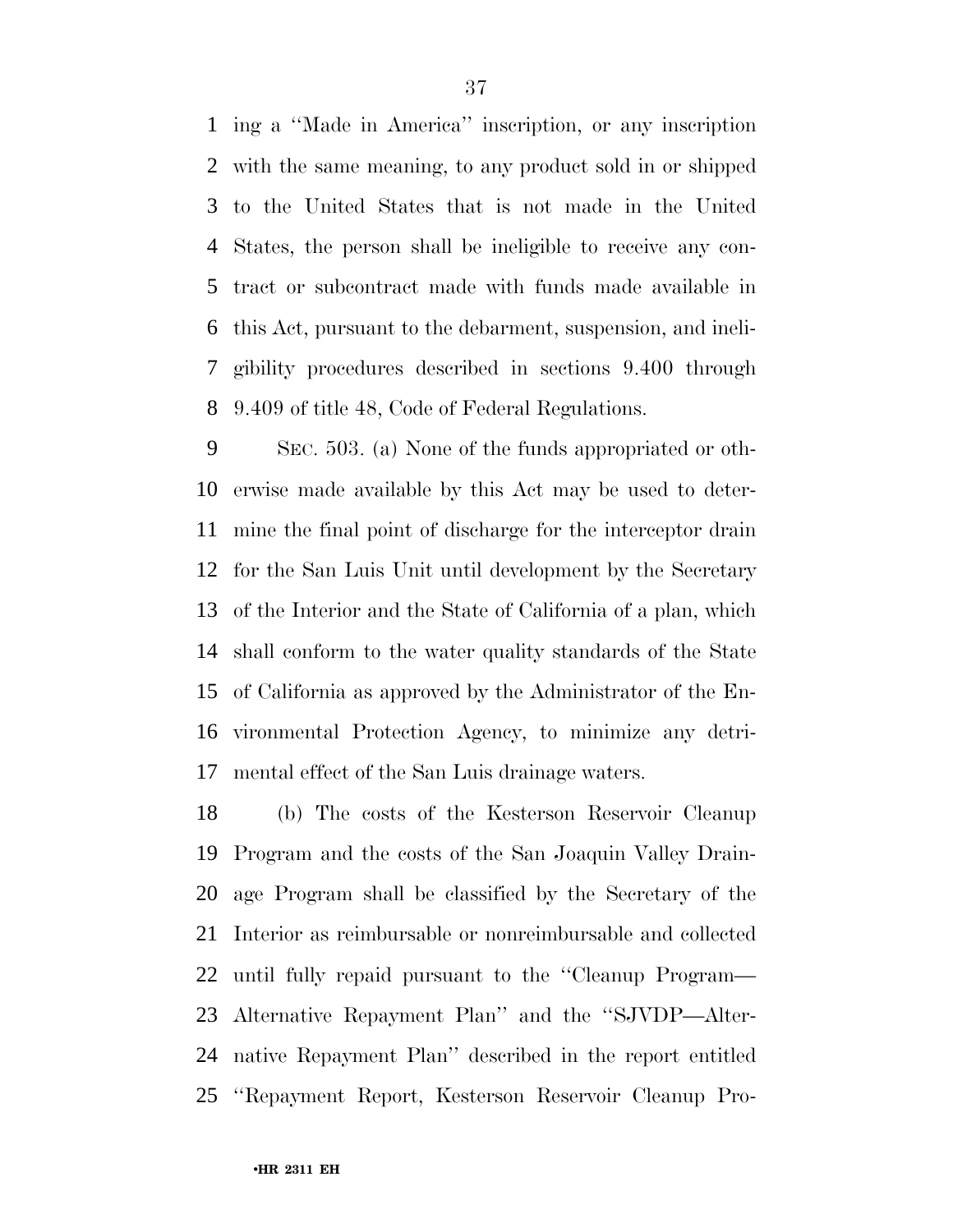gram and San Joaquin Valley Drainage Program, Feb- ruary 1995'', prepared by the Department of the Interior, Bureau of Reclamation. Any future obligations of funds by the United States relating to, or providing for, drainage service or drainage studies for the San Luis Unit shall be fully reimbursable by San Luis Unit beneficiaries of such service or studies pursuant to Federal reclamation law.

 SEC. 504. No funds provided in this Act may be ex- pended to issue any permit or other authorization under section 10 of the Rivers and Harbors Appropriation Act of 1899 (33 U.S.C. 403), or to issue any other lease, li- cense, permit, approval, or right-of-way, for any drilling to extract or explore for oil or gas from the land beneath the water in any of Lake Huron, Lake Ontario, Lake Michigan, Lake Erie, Lake Superior, Lake Saint Clair, the Saint Mary's River, the Saint Clair River, the Detroit River, the Niagara River, or the Saint Lawrence River from Lake Ontario to the 45th parallel of latitude.

 SEC. 505. None of the funds appropriated or other- wise made available in this Act may be made available to any person or entity convicted of violating the Buy Amer-ican Act (41 U.S.C. 10a–10c).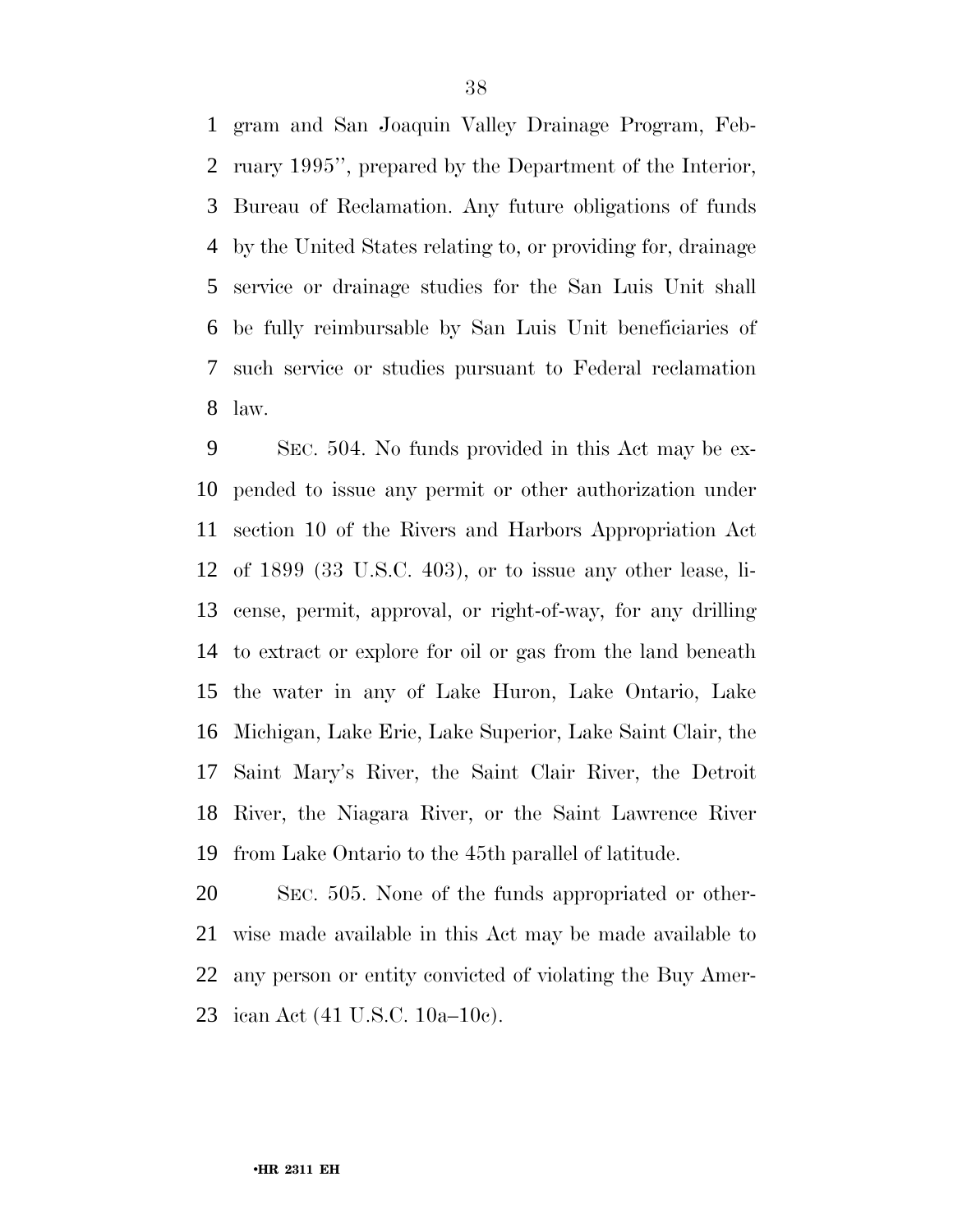1 SEC. 506. No funds in this Act may be used to drill 2 for oil and gas, through, in or under, the Mosquito Creek 3 Reservoir, Trumbull County, Ohio.

4 This Act may be cited as the ''Energy and Water De-5 velopment Appropriations Act, 2002''.

> Passed the House of Representatives June 28, 2001. Attest:

#### *Clerk.*